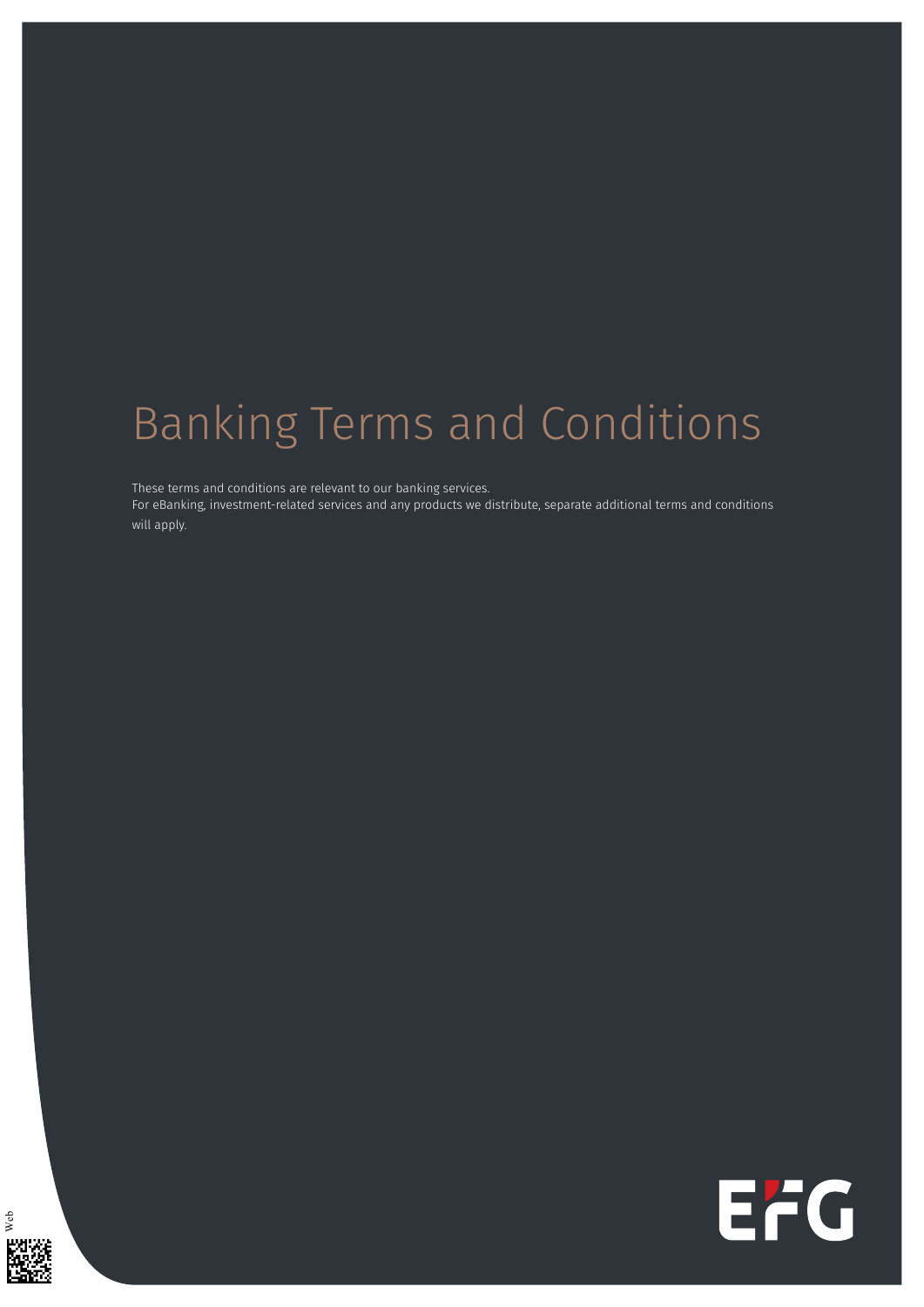## Banking Terms and Conditions

These Terms and Conditions set out the basis on which We provide you with banking services. You should read these Terms and Conditions carefully before signing the Bank Account(s) Application Form and retain a copy for future reference.

#### 1. Definitions

1.1 "Account(s)" means the Account(s) opened as stated on the Bank Account(s) Application Form;

> "Account(s) Holder(s)" means the individual or Entity or unincorporated association named on the Bank Account Application Form and in whose name the Account(s) will be held;

"Affiliate" means any of EFG International AG and its subsidiaries, branches and representative offices;

"Authorised Signatory" means any person who has been duly authorised by You to take certain actions and information relevant to Your Account(s);

"Business Day(s)" means any day which is not a Saturday, Sunday or bank or public holiday in England;

"Client Relationship Officer" means the individual appointed to oversee Your Account(s) with the Bank;

"Security Details" means any identifying words, codes or numbers agreed between you and Us which are used in relation to the security of Your Account(s);

"Third Party Agent" means a third party payment services provider which is authorised by the FCA or another EEA regulator that you authorise to access Your online bank Account(s) and/or give instructions to make payments from Your online payment Account(s);

The "Bank", "We" and "Our" and "Us "mean EFG Private Bank Limited, its successors and assignees;

"You" "Your" and "Client" means the person, persons, corporates, trusts or other legal bodies, entities or unincorporated associations as named on the Bank Account(s) Application Form to whom the Account(s) belongs:

"Entity (ies)" means any legal body who is a Client other than an individual, including, but not limited to, a corporate, trust, foundation, charity or partnership.

1.2 All references in these Terms and Conditions to times of day are references to London time.

#### 2. Our Agreement with You

- 2.1 Our agreement with You (the "Agreement") consists of the following:
	- (i) These Banking Terms and Conditions (the "Terms"), as updated from time to time (the most recent version can be found on Our webpage: https://www.efgl.com/Oursolutions/Products-and-services.html);
	- (ii) the Bank Account(s) Application Form;
	- (iii) Our Tariff Sheet, ("the tariff") as updated from time to time;
	- (iv) where relevant, any Third Party Agent authorisation form;
	- (v) Our online eBanking terms and conditions; and
	- (vi) Any terms and conditions issued by Us in relation to a particular product or service.

Our Agreement constitutes a framework contract for the purposes of the Payment Services Regulations 2017.

- 2.2 Our tariff may be varied from time to time in accordance with these Terms. The Agreement comes into effect upon Our acceptance of the Bank Account(s) Application Form duly completed and signed by You. We will provide additional copies of the Agreement on request.
- 2.3 This Agreement supersedes any earlier Banking Terms and Conditions between You and Us unless otherwise agreed in writing by the Bank.
- 2.4 An Account(s) is required prior to the Bank providing any loan, investment or other service to You.

#### 3. About Us

3.1 The Account(s) is provided by EFG Private Bank Limited (registered in England and Wales with company number 02321802), whose main business is the provision of banking and other financial services. Our registered office is situated at Leconfield House, Curzon Street, London W1J 5JB, United Kingdom.

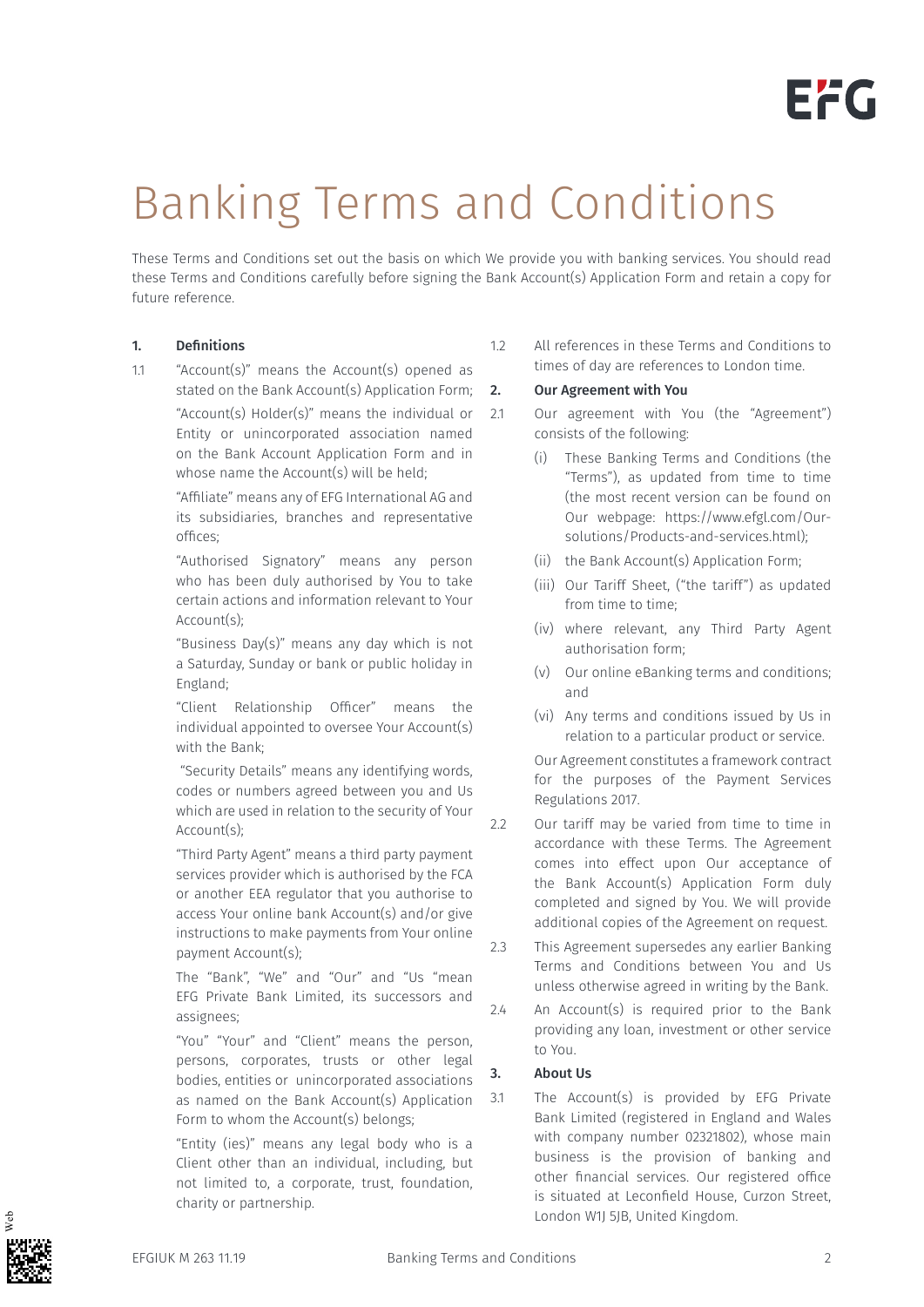3.2 EFG Private Bank Limited is authorised by the Prudential Regulation Authority and regulated by the Financial Conduct Authority and the Prudential Regulation Authority. Our FCA registration number is 144036. The PRA's registered address is Bank of England, Threadneedle Street, EC2R 8AH and the FCA's registered address is 12 Endeavour Square, London E20 1JN.

#### 4. Changing Your mind

- 4.1 If you are not happy with Your choice of Account(s) in the 14 day period starting from the date you open Your Account(s), you may switch Your Account(s) to a different Account(s) or close Your Account(s), in which case We will return Your money with any accrued interest to date. Any notice that you wish to switch or close Your Account(s) should be sent to Our registered Office or to Your Client Relationship Officer. If you close Your Account(s), You will still be liable in respect of payments made from Your Account(s) before it is closed.
- 4.2 If You notify Us that You wish to change Your mind in the 14 day period, the 60 day closure notice requirement referred to in these Terms will not apply and no penalty will be charged.
- 4.3 If You exercise Your right under the above Term to switch or close an Account(s) in respect of a fixed term deposit no interest will be payable by the Bank in respect of the period prior to closure of the Account(s). However, the Bank may make a charge equivalent to the prevailing market cost of cancelling Your deposit.

#### 5. Opening the Account(s)

- 5.1 We have a duty under UK money laundering regulations to obtain detailed information concerning persons who wish to open an Account(s) with Us. Please note that We are unable to open an Account(s) for You until We have received certain required information and related documents which We will ask You to provide and satisfied ourselves that We have met Our obligations under the above regulations.
- 5.2 For an Account(s) to be opened, You are required to complete and sign the Bank Account(s) Application Form and We must accept it. For Us to accept Your application, You must provide Us with evidence of Your identity and address, authority to obtain a bank reference and any other information We may require.
- 5.3 We reserve the right to decline to open an Account(s) for any reason and Our decision will be final.
- 5.4 You agree to provide any further information or documentation We may require once Your Account(s) is opened to meet Our ongoing legal and regulatory obligations.
- 5.5 We may provide any documentation or information You have provided in relation to the Account for the above purposes to third parties, such as, but not limited to, fund managers or third party product providers.
- 5.6 The signatures that You provide on any Bank Account(s) Application Form may be verified by another bank or third party acceptable to the Bank and the Bank may require, at the bank's discretion, that the signature is verified by reference to a signed passport and or a similar document.
- 5.7 Where the Client is a company or other legal Entity or unincorporated association such as a partnership or other structure, the Client must provide:
	- (i) a certified true copy of its certificate of incorporation (or its equivalent as relevant);
	- (ii) a certified true copy of a resolution or extract resolution of the Client resolving to appoint the Bank as its bankers and nominating signatories to the Account(s);
	- (iii) a copy of its memorandum and articles of association, statutes or other constitutional documents, including appointments of directors;
	- (iv) a recent set of audited Account(s); and
	- (v) details of shareholders or partners, including a current copy of the share register or membership list are required.

We may require additional information concerning the owners, controllers and or beneficiaries of the Client where this is not evident from the documents provided above. Failure to provide such information will be handled in the same manner as if it were information about the potential Account(s) Holder(s).

- 5.8 Where the Client is a trust or foundation, the trustees or founders must provide:
	- (i) a certified true copy of a resolution or extract resolution appointing the Bank as bankers to the trust or foundation.

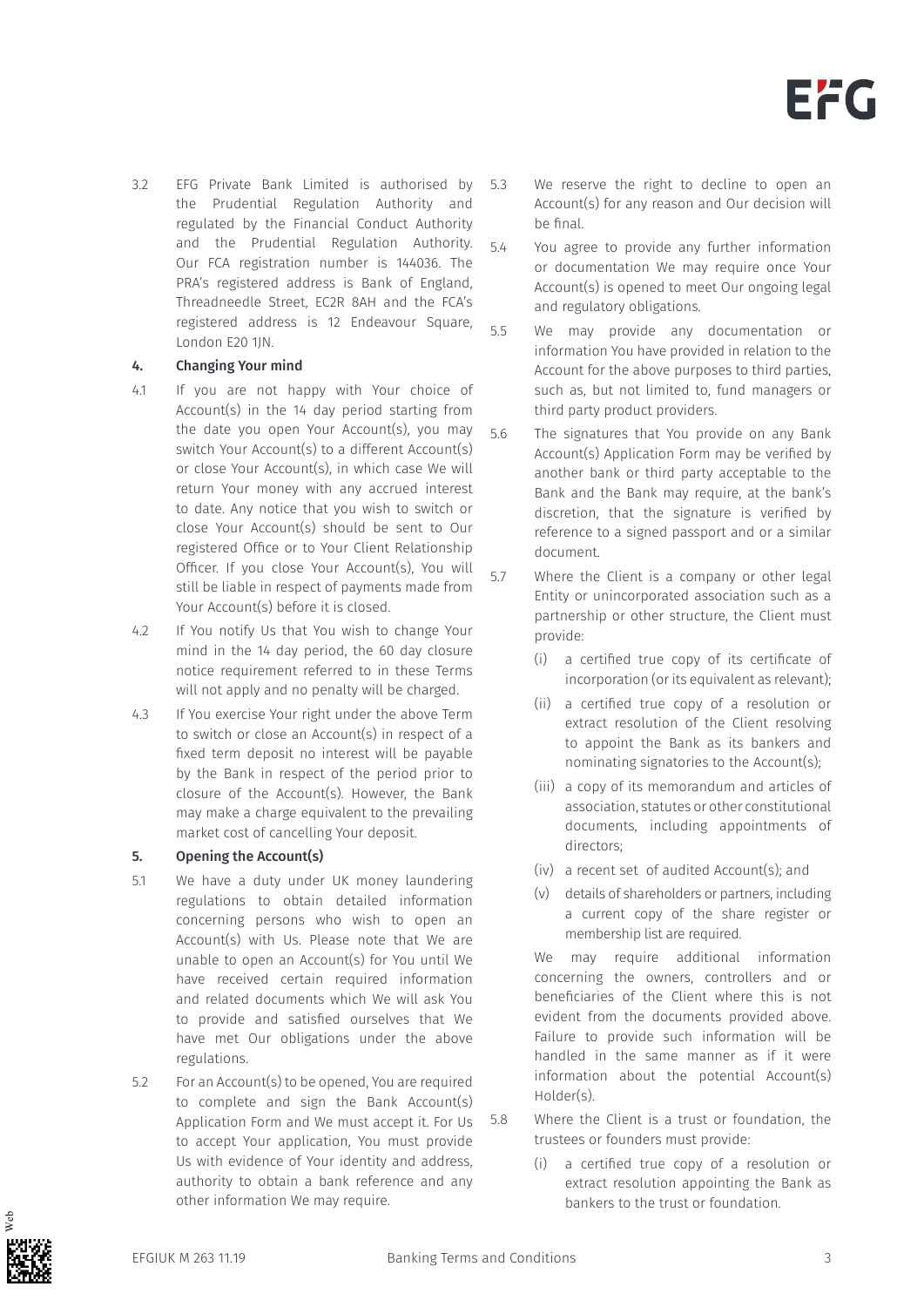

- (ii) legal document pursuant to which the appointment of trustees or controllers is made.
- (iii) details of the settlor(s) of the trust and any protector(s) of the trust together with  $6.3$ details of the beneficiaries to satisfy the UK money laundering regulations.
- 5.9 Where the Client is any other type of Entity or unincorporated association not referred to above, the Client will be required to provide documents to show who the founders, controllers and or beneficiaries are in a format acceptable to the Bank.
- 5.10 Where any documentation supplied is in a language other than English, the Bank may require You to provide an appropriately certified translation of such documentation into English.
- 5.11 In providing any documentation described above, You acknowledge that the Bank shall be relying upon such documentation for the purpose of opening the Account and for satisfying any applicable regulatory obligations. Accordingly, You represent and warrant such documents are valid, authentic and complete and have not been superseded, replaced or expired on provision to the Bank.
- 5.12 Sole and joint Account(s) held by individuals are for personal use and shall not be used for business purposes.
- 5.13 We reserve the right at Our complete discretion to impose maximum or minimum balance for any Account You hold from time to time.
- 5.14 Where We notify You of a maximum balance, We will reject any deposits/transfers to the relevant Account which would result in the maximum balance being breached. Where relevant, the deposited/transferred amounts will be returned to the originating account.
- 5.15 Where We notify You of a minimum balance, if You fail to maintain such a balance, We will notify You of this and will have the right to close Your Account if the balance is not brought up to the minimum balance within 2 months. Whilst an Account is below its minimum balance, it will not earn any interest.

## 6. Joint Account(s)

6.1 An Account(s) may be opened in joint names subject to completion of the Bank Account(s) Application Form by each proposed Account(s) Holder (each a "joint Account Holder").

- Subject to the below and clause 9, where an Account is opened in joint names, or becomes held in joint names, We shall act on instructions from either Account(s) Holder.
- Upon:
	- (i) confirmation from the existing Account Holder/joint Account Holders (as appropriate) and the proposed joint Account Holder; and
	- (ii) the proposed joint Account Holder completing the relevant application process to Our satisfaction (including providing such documentation and/or information We may require to satisfy Our regulatory obligations),

the proposed joint Account Holder will be added as the holder of an existing Account and they shall be treated as a Joint Account Holder of that Account.

- 6.4 Except where clause 26 applies, a joint Account Holder can only cease to be a joint Account Holder of an Account upon confirmation by all joint Account Holders of that Account. Where this occurs, the relevant Account will continue and be renamed accordingly.
- 6.5 Where any instruction given by You or an Authorised Signatory conflicts with an instruction given by another joint Account Holder or is otherwise unclear, We may decline to act on such instruction until the instructions are confirmed, withdrawn or otherwise cancelled with the authority of all the Account Holders.
- 6.6 If the joint Account(s) Holders are in dispute, You should tell Us as soon as possible. Once We are made aware of a dispute between the joint Account(s) Holders, or We reasonably believe there is a dispute as a result of Our own evidence, We will only accept instructions which are confirmed by each joint Account(s) Holder. Where permissible, We will let You know We have taken this action. Until We are made aware of a dispute/believe one is occurring We will carry out all instructions in accordance with this Clause 6.
- 6.7 Each joint Account(s) Holder will be jointly and severally liable under the Terms of this Agreement. This means that the Bank can pursue any or all of the Account(s) Holder(s) in respect of any amount owed to the Bank in respect of the Account(s).

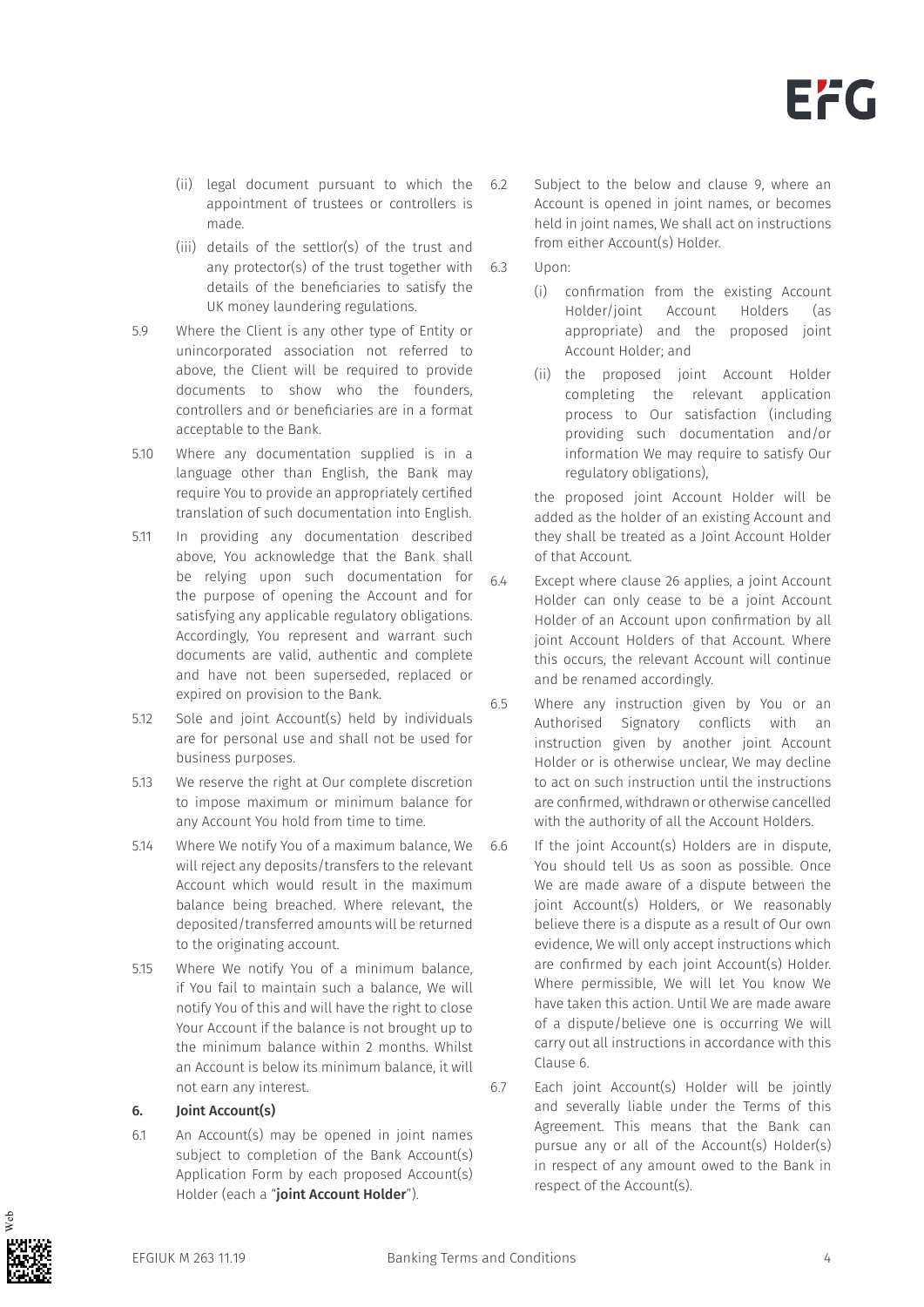

- 6.8 If one joint Account(s) Holder is unable to pay any sums due, the other Account(s) Holder(s) will be required to make payment.
- 6.9 If Your Account(s) is held in joint names and We have provided You with an overdraft facility, 7.7 You agree that We are not required to provide statements or notices to both and or each of You. If You do wish to receive individual communications please contact Your Client Relationship Officer.

## 7. For sole or joint Account(s)

- 7.1 Account(s) Holder(s) may appoint authorised signatories to act with respect to the Account(s) and receive information pertaining to the Account(s) ("**Authorised Signatory**"). Any Authorised Signatory must be authorised by each Account Holder named on the Account. The Bank requires due diligence on any Authorised Signatory in the format prescribed by Us. We reserve the right to decline any designation of an Authorised Signatory and Our decision will be final. The Account(s) Holder(s) remains legally responsible for the Account(s).
- 7.2 Authorised Signatories, where natural persons, must be of legal age (in the UK this is 18 years of age).
- 7.3 Authorised Signatories do not own the Account(s) balance and in the event of death of the Account(s) Holder(s), if no Account(s) Holder(s) remains, the Authorised Signatories will have no power to operate the Account(s).
- 7.4 We will remove any Authorised Signatory upon receipt of written instructions from the Account(s) Holder(s) or from the Authorised Signatories themselves. We shall not be responsible for any loss suffered by You if We act on the instructions of an Authorised Signatory if You have failed to inform Us that such party no longer acts for You.
- 7.5 If any joint Account(s) Holder(s) informs Us of a dispute between any of the joint Account(s) Holder(s), We may treat such information as revoking the authorities provided under the mandate for the Account(s) for any Authorised Signatory. In that event, any further transactions, including payments by standing order, will need the authority of all the joint Account(s) Holder(s) (in accordance with Clause 6), and the use of additional services or facilities, as relevant, may be suspended.
- 7.6 Authorised Signatories that are independent financial advisers will be subject to additional requirements and obligations as detailed in the requisite authorisation form.
	- For corporate entities, trusts and other legal bodies

An Authorised Signatory can be added to the Account(s) on written instruction and provision of relevant documentation confirming the authorisation of the Authorised Signatory. (e.g. board resolutions).

- 7.8 An Authorised Signatory will not be able to provide instructions to the Bank in relation to the Account(s) until the required due diligence has been received to the Bank's satisfaction.
- 7.9 We will remove any Authorised Signatory upon receipt of written instructions from the directors, trustees or appointed controllers or from the Authorised Signatory themselves.

## 8. Third Party Agent

- 8.1 If You wish Us to provide access to and/or take instructions from a Third Party Agent We will require separate authorisation from You to their level of access and will provide You with further terms and conditions setting out the basis of that relationship.
- 8.2 You and not the Third Party Agent will be treated as Our client for the purposes of the FCA rules and the Payment Services Regulations 2017.
- 8.3 Where You choose to permit a Payment Initiation Service Provider to access Your Account(s), We will treat any instruction made through that Payment Initiation Service Provider in the same way as We would treat the instruction as though it was received directly from You.
- 8.4 Subject to any limitations under the Payment Services Regulations 2017, where an unauthorised transaction is made through a Payment Initiation Service Provider, or a transaction made via Payment Initiation Service Provider is defectively or incorrectly executed, We are responsible to You for restoring the debited Account to the state in which it would have been had the transaction not taken place. We may subsequently seek compensation from the relevant Third Party Agent for any amounts We refund to You.
- 8.5 Where You allow an Account Information Service Provider to view Your Account(s) information,

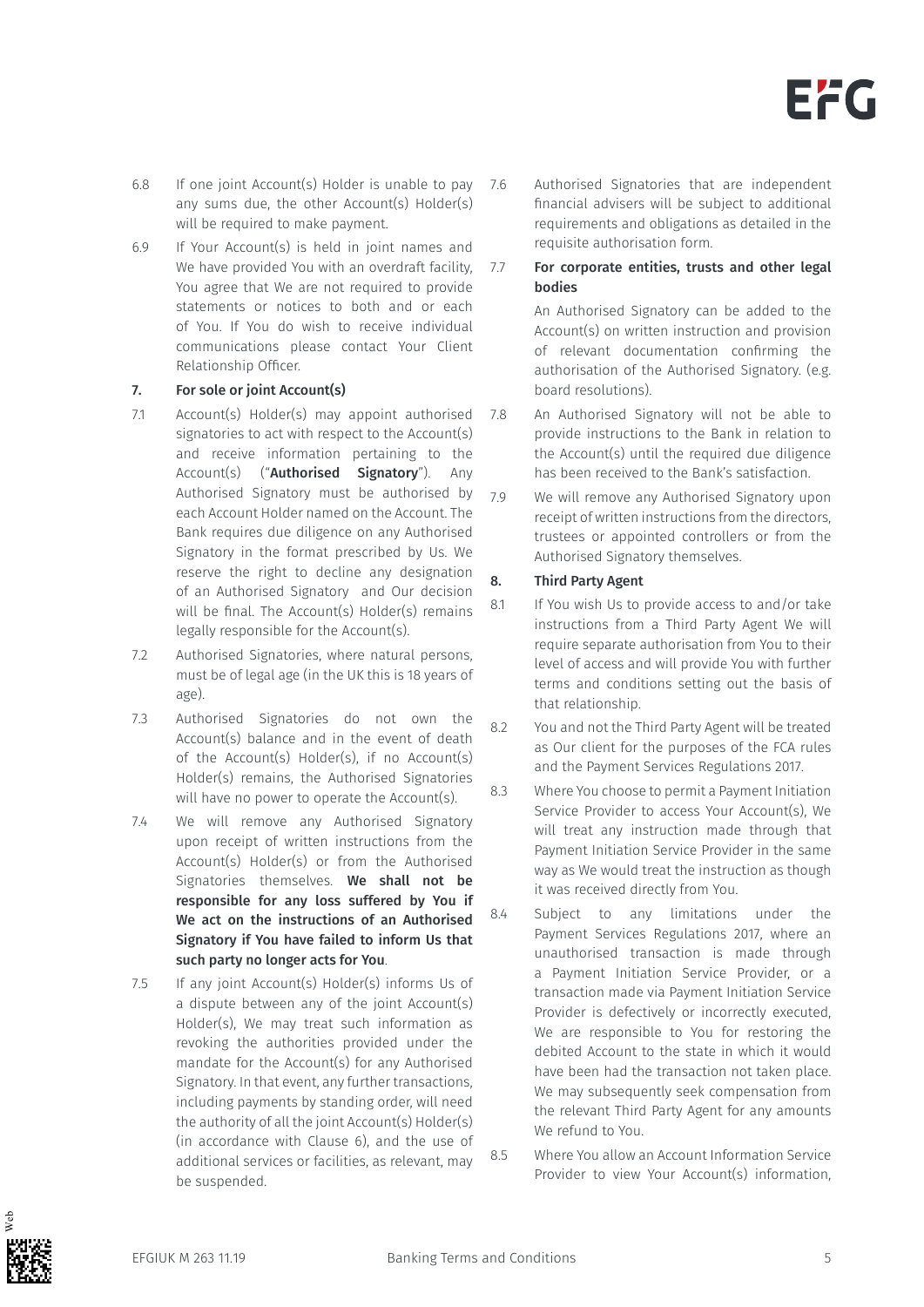We will treat any data requests from it in the same way as a data request received directly from You.

- 8.6 Before giving permission to these Third Party Agents, You should confirm that they are authorised and qualified to provide their services.
- 8.7 You can terminate the access of a Third Party Agent immediately by contacting the relevant Third Party Agent.

#### 9. Account(s) with Minors

9.1 A minor is a person who has not yet reached legal age (being 18 years of age in the United Kingdom). We will not allow a minor to hold a sole Account(s) in their name or to act as an Authorised Signatory. A minor can be a joint Account(s) Holder(s) with an adult; however, the adult is always legally responsible for the Account(s). Only an adult can sign on the Account(s) and minors are not allowed to transact or sign instructions. Identity documentation will be required for minors and must be provided with the Bank Account(s) Application Form. By requesting an Account with a minor You consent to the Bank processing personal information pertaining to the minor in the manner described in Section 30, as such section may be amended from time to time and reflected in Our website privacy statement. You represent and warrant that You are either such minor's guardian with authority to provide consent to such processing activities, or that You have received consent from the relevant guardian(s). The consent provided may be revoked at any time by writing to Your CRO; however, Our ability to continue providing products and services to Your Account(s), where a minor is a beneficial owner or Account Holder, will be impacted.

> When a minor reaches legal age, they will be required to write to Us to confirm if they wish to become a legal party to the joint Account(s). If so, a new Bank Account(s) Application Form will be required, signed by all Account(s) Holder(s), along with current evidence of age, identity and address.

#### 10. Operating the Account(s)

10.1 For sole or joint Account(s) We may accept instructions signed or given to Us by You or an Authorised Signatory (as applicable) to deliver, accept or act on Your behalf in all transactions

including providing a loan, overdraft or other financial facilities in accordance with the Bank Account(s) Application Form.

- 10.2 Where the Account Holder is an Entity We will accept instructions from the Authorised Signatories.
- 10.3 We will only act on instructions authorised in accordance with the signing powers set out on the Bank Account(s) Application Form, as updated from time to time. For example, for an Account(s) held in joint names requiring both Account(s) Holder(s) to authorise the making a payment from the Account(s), We will only treat an instruction to make a payment as received when both Account(s) Holder(s) have authorised the payment to be made.
- 10.4 Instructions may only be given by email (from an authorised email address you have previously notified to us), eBanking, telephone, post or fax. We will only act on complete instructions.
- 10.5 Except where clause 10.6 applies, instructions will be deemed to be received by Us at the following times:
	- (i) by email on the business day Your CRO receives the email in their inbox, provided it is received prior to 16:00 on that business day. If it is received after this time, or on a non-business day, it will be deemed to be received at the start of the next business day.
	- (ii) by eBanking on the business day You submit the instruction on the eBanking platform, provided it is submitted prior to 16:00 on that business day. If it is submitted after this time, or on a non-business day, it will be deemed to be received at the start of the next business day.
	- (iii) by telephone at the time when You orally give Our employee/officer/representative Your instruction; and
	- (iv) by fax on the business day the fax is received by Us, provided it is received prior to 16:00 on that business day. If it is received after this time, or on a non-business day, it will be deemed to be received at the start of the next business day.

We encourage You to use Our eBanking service when providing Us with payment instructions as this is the most secure method of communication.

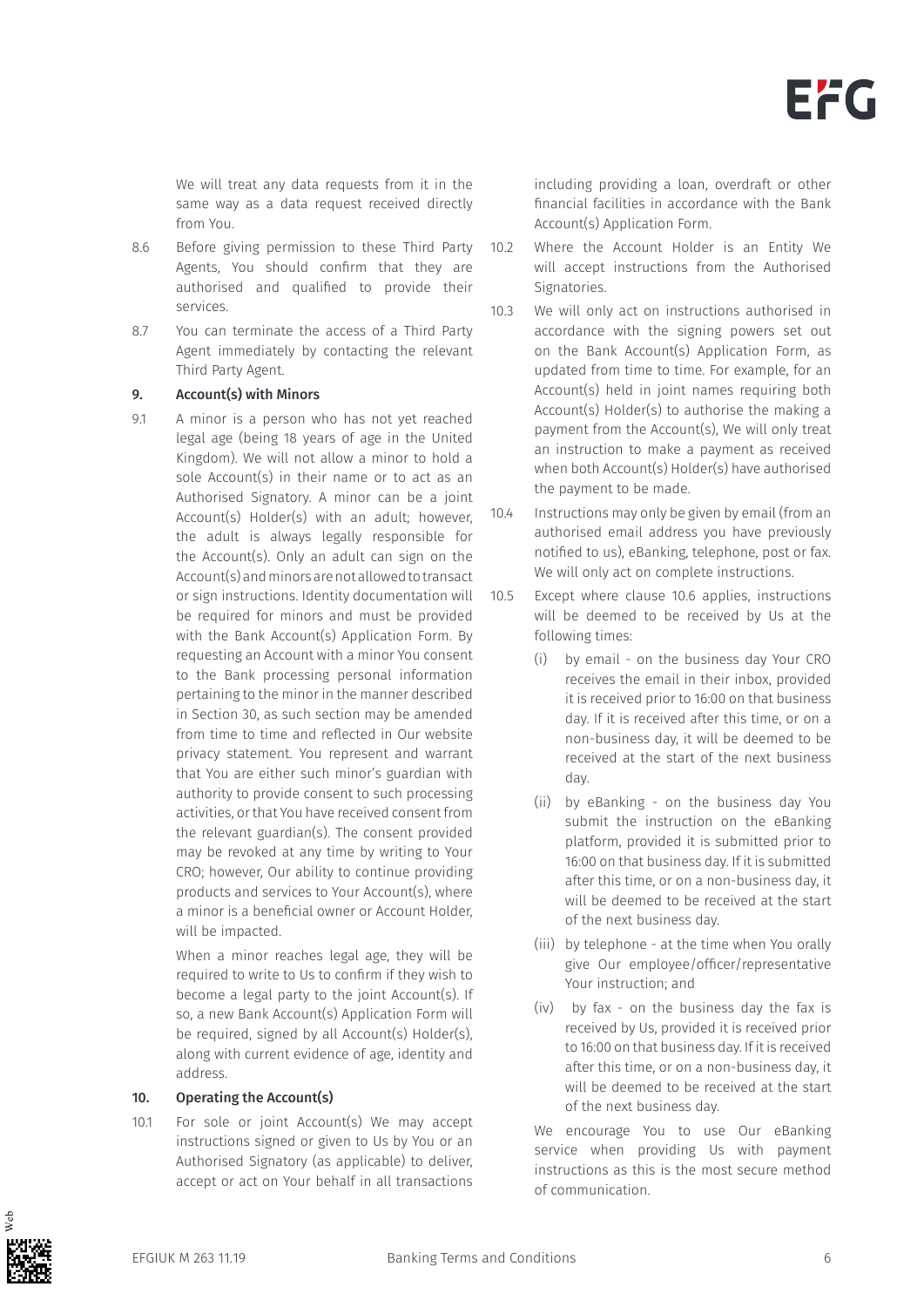

- 10.6 Where You inform Us that the execution of an instruction is to take place—
	- (i) on a specific day;
	- (ii) on the last day of a certain period; or
	- (iii) on the day on which You have put funds at Our disposal,

the time of receipt of that instruction is deemed to be the date You have informed Us of.

- 10.7 We may refuse to act on Your instructions if:
	- (i) We have reason to believe the instructions were not made by You or We suspect that they have been fraudulently made;
	- (ii) Your instructions are unclear or incomplete;
	- (iii) the instructions would be contrary to laws or regulations that apply to Us or the Account(s);
	- (iv) there are insufficient funds in Your Account(s) to carry out the instruction; or
	- (v) carrying out the instruction would result in the balance of Your Account(s) exceeding any overdraft limit currently in force.

We will not be responsible for any loss You may suffer if Your instruction is refused for one of the above reasons. Unless We are unable to do so because it would be unlawful, We will notify You of Our refusal, the reason(s) for it, and (if relevant) the means for correcting the matter. We will do this as soon as possible and in line with the timeframes under the Payment Services Regulations 2017.

- 10.8 The Bank may request additional information about any transaction on Your Account(s) to meet Our legal and regulatory obligations and You agree to provide such information to Us.
- 10.9 We reserve the right to withhold or suspend payments to or from Your Account(s) and/or to prevent the use of any cards/cheque books associated with your account when We are required to comply with legal or regulatory obligations or have reason to believe that the monies are linked to criminal activities or if We have reasonable grounds to believe that Your Security Details have not been kept safe or We suspect the unauthorised or fraudulent use of Your Security Details. We will notify You before taking this action and tell You Our reasons for doing so unless We are unable to contact You or to do so would compromise Our

security procedures or would be unlawful. If We are unable to contact You beforehand We will, where possible, contact You and tell You Our reasons afterwards. We will not be responsible for any loss You may suffer if Your transaction is refused or delayed as a result of taking this action.

#### 11. Payments into Your Account(s)

- 11.1 You may make payments into the Account(s) by:
	- (i) cash deposit;
	- (ii) personal cheque in Sterling payable to the Account(s) Holder(s) which is drawn on a UK bank or building society and which is paid through the UK clearing system. Cheques that are crossed "Account(s) payee" can only be paid into an Account(s) held in the name of the payee and cannot be endorsed or paid in to another Account(s).
	- (iii) personal cheque drawn on a foreign bank in any currency and payable to the Account(s) Holder(s). Foreign cheques will be sent to the bank which has issued the cheque for payment;
	- (iv) banker's draft;
	- (v) electronic transfer from a third party bank (e.g. SWIFT, CHAPS, BACS or Faster Payment); or
	- (i) a transfer from another Account(s) which You hold with Us.
- 11.2 When You pay cash into Your Account(s) over the counter at the Bank, the amount You pay in will be credited to Your Account(s) and available for withdrawal immediately as long as You make the payment before 16:00. If You make the payment into Your Account(s) after this time the amount will be credited to Your Account(s) and available for withdrawal from the beginning of the next Business Day.
- 11.3 Where cash is paid into Your Account(s) in a currency different from that in which the Account(s) is denominated and a currency exchange is therefore required, the amount paid in will be credited to Your Account(s) and available for withdrawal on the next Business Day(s) for all EEA currencies and major currencies e.g. US Dollars, Swiss Francs and Japanese Yen. For other currencies, the amount paid in will be credited to Your Account(s) and available for withdrawal as soon as We receive from Our agents the proceeds of converting the

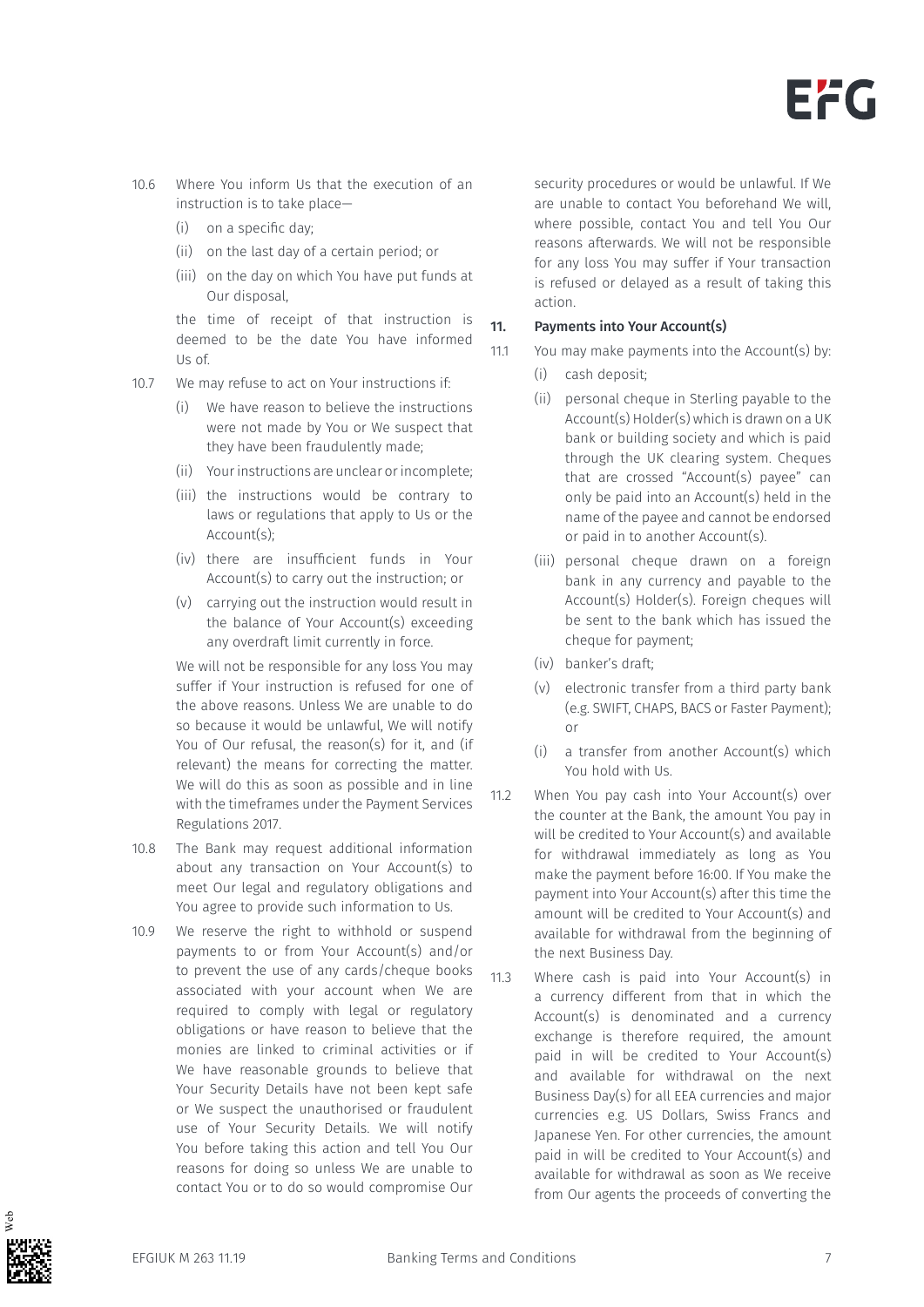currency paid in into the currency in which Your Account(s) is denominated.

11.4 Personal cheques in Sterling which are drawn on a UK bank or building society received from You will be paid into Your Account(s) and will clear through the UK image-based clearing system. This allows banks to clear a digital image of a cheque rather than the original paper cheque. The amount will be credited to Your Account(s) and be available for withdrawal one Business Day after We have paid the cheque in. If a cheque paid into Your Account is returned unpaid, We will tell You about it immediately and the amount originally credited to Your Account will be reversed. A cheque cleared through the image-based clearing system can be returned unpaid up to the end of the Business Day following the Business Day on which the cheque is paid in. After that date, We will not deduct the amount from Your balance unless You give Us permission to do so or You were knowingly involved in a fraud concerning the cheque or payment.

> Personal cheques drawn on a foreign bank will be credited to Your Account(s) and available for withdrawal as soon as We receive the relevant amount from the foreign bank which has issued the cheque.

- 11.5 Where We receive electronic transfers into Your Account(s) the funds will be credited to Your Account(s) and made available to You as soon as We receive them.
- 11.6 When a payment is made into Your Account(s), any interest will accrue on the amount paid in from the time that the amount is credited to Your Account(s) and available for withdrawal in accordance with these Terms and Conditions.
- 11.7 We cannot be held responsible for delays in crediting Your Account(s) where incorrect or incomplete information has been supplied by the remitter, and We may have to return the funds to them where the relevant details have not been supplied.
- 11.8 In accordance with anti-money laundering procedures, funds transfers can only be accepted if the Account(s) Holder(s) is explicitly named (for example, We cannot accept cheques made out to "the Account Holder(s)").

### 12. Withdrawals and payments from Your Account(s)

- 12.1 If You want Us to make a payment from Your Account(s) to another person You must provide Us with details of:
	- (i) For CHAPS payments only, the payee name that matches the Account and receiving bank details;
	- (ii) the sort code and Account(s) number (or international bank Account(s) number (IBAN)) or equivalent details of the payee's Account(s) to which You wish the payment to be made.
	- (iii) the amount of the payment;
	- (iv) the currency in which the payment is to be made;
	- (v) when You want the payment to be made; and,
	- (vi) if You hold more than one Account(s) with Us, which Account(s) You would like the payment to be made from.
- 12.2 Where You do not supply the correct payment details (for example, You provide the wrong Account(s) number or sort code for the payee), We will not be liable for failing to make a payment or making a payment incorrectly on the basis of information You provide to Us. Please note that whilst We may ask for details of the name of the person You are sending the payment to, for non-CHAPS payments it is not part of the electronic identification used to transmit payments, therefore We will not use this to verify if You have provided Us with the correct payment details.
- 12.3 If You request that We recover a payment that has been paid on, and according to, Your instruction We will make reasonable efforts to recover the payment. You will be required to pay a fee to cover Our costs of attempting to recover any payment which We make from Your Account(s) and We will not be responsible for any loss suffered if We are unable to retrieve it.
- 12.4 If You wish to instruct Us to make a payment from Your Account(s) to another person so that it is received by their account provider on a particular "value date", then You must ensure that We are deemed to receive the instruction under clause 10 in sufficient time to execute that payment in accordance with the timeframes set out in clause 12.7.

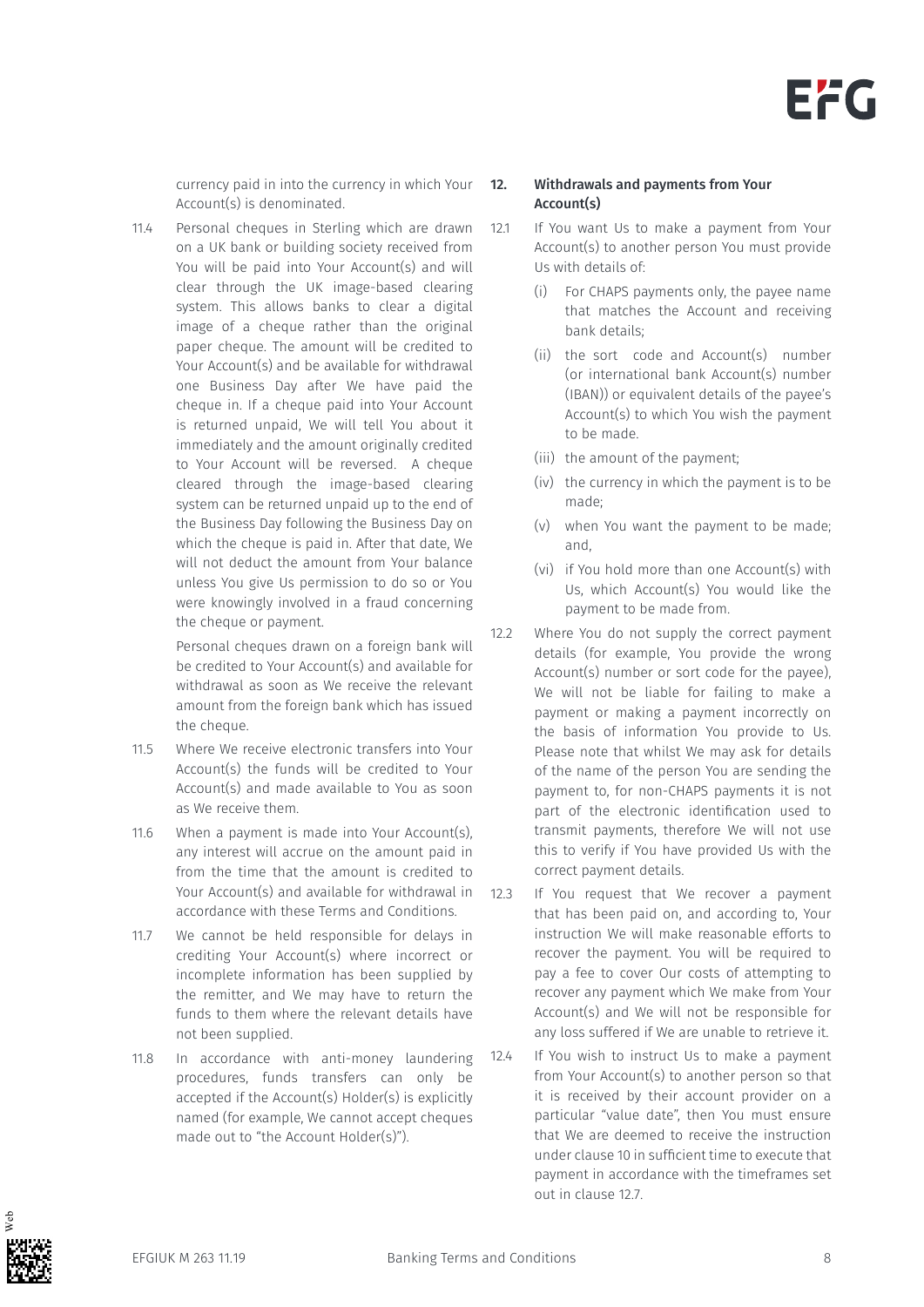- 12.5 Where You instruct Us to make a payment, We will not debit Your Account until We are deemed to receive Your instruction. Furthermore, the debit value date for Your Account will be no earlier than the time at which the amount of the payment is debited to Your Account.
- 12.6 You cannot cancel an instruction to make a payment from Your Account(s) once it has been received by Us in accordance with clause 10 unless We agree this with You. We will only be able to agree this with You should We have time to cancel or reverse the instructed payment. Notwithstanding the above, We will not be able to cancel any payment after the end of the Business Day before the date on which the payment is to be made.
- 12.7 Where You instruct Us to make a payment from Your Account(s) in Sterling, and such payment is to be made to a recipient in the United Kingdom, or in Euro, and such payment is to be made to a recipient within the UK or the European Economic Area (EEA), We will pay the bank at which the recipient's Account(s) is held by the end of the Business Day(s) following the day on which We are deemed to receive Your payment instruction unless You made the instruction in writing, in which case We will pay the bank at which the recipient's Account(s) is held by the end of the second day following Our receipt of Your instructions.
- 12.8 For payments to Account(s) held within the UK which are not made in Sterling or Euro, We will pay the bank at which the recipient's Account(s) is held by the end of fourth Business Day(s) following the day on which We receive Your instruction. For payments to countries outside the above scenarios, different payment timescales will apply and details are available upon request from Your Client Relationship Officer.
- 12.9 Where You instruct Us to make a payment from Your Account(s) which involves a currency conversion between Sterling and Euro, We will pay the bank at which the recipient's Account(s) is held by the end of the Business Day(s) following the day on which We receive Your payment instruction provided that the recipient's Account(s) is held in the United Kingdom or an EEA country and the payment is made in Euro. For payments involving other currency conversions different payment timescales may apply.
- 12.10 Where a payment from Your Account(s) is initiated by the payee (for example, a direct debit), We will refund You the full amount of any payment made from Your Account(s) if (i) Your authorisation did not specify the exact amount of the payment or You were not provided with details of the payment at least 4 weeks prior to the debit date and (ii) the amount of the payment exceeds the amount which You could have reasonably expected, taking into account Your previous spending pattern and the circumstances of the case (but not where the amount of the payment exceeds the amount You could reasonably expect because of exchange rate fluctuations) and, (iii) You have requested a refund from Us within eight weeks of the debit date and have provided, if requested by Us, information reasonably necessary for Us to identify whether or not You are entitled to such a refund.
- 12.11 If the payee (such as a hotel or car hire company) requests that We "block" funds on Your Account(s) using a debit, credit or charge card We will only do so if You have agreed the exact amount of funds to be blocked.
- 12.12 We will not be liable to You for any loss in respect of a payment from Your Account(s) which You have not authorised Us to make, or which has been incorrectly paid, unless You notify Us without undue delay on becoming aware of the unauthorised or incorrect payment and, in any event, not later than 13 months after the date that the payment is made from Your Account(s). This does not affect Your rights under the Direct Debit Guarantee Scheme.
- 12.13 We will also not be liable to You for any loss suffered for any payment which You instruct Us to make on Your behalf and which is executed as instructed.
- 12.14 If You have reason to believe that Your Account(s) has been accessed by an unauthorised person or is subject to unauthorised use (for example, through using one of your payment methods) or that someone else may know any of Your Security Details You are required to contact your client relationship officer immediately so that We can take appropriate action. You should also report any suspected or actual misuse of Your Account(s) and/or card to the Police and co-operate with any investigation to recover or prevent further losses.

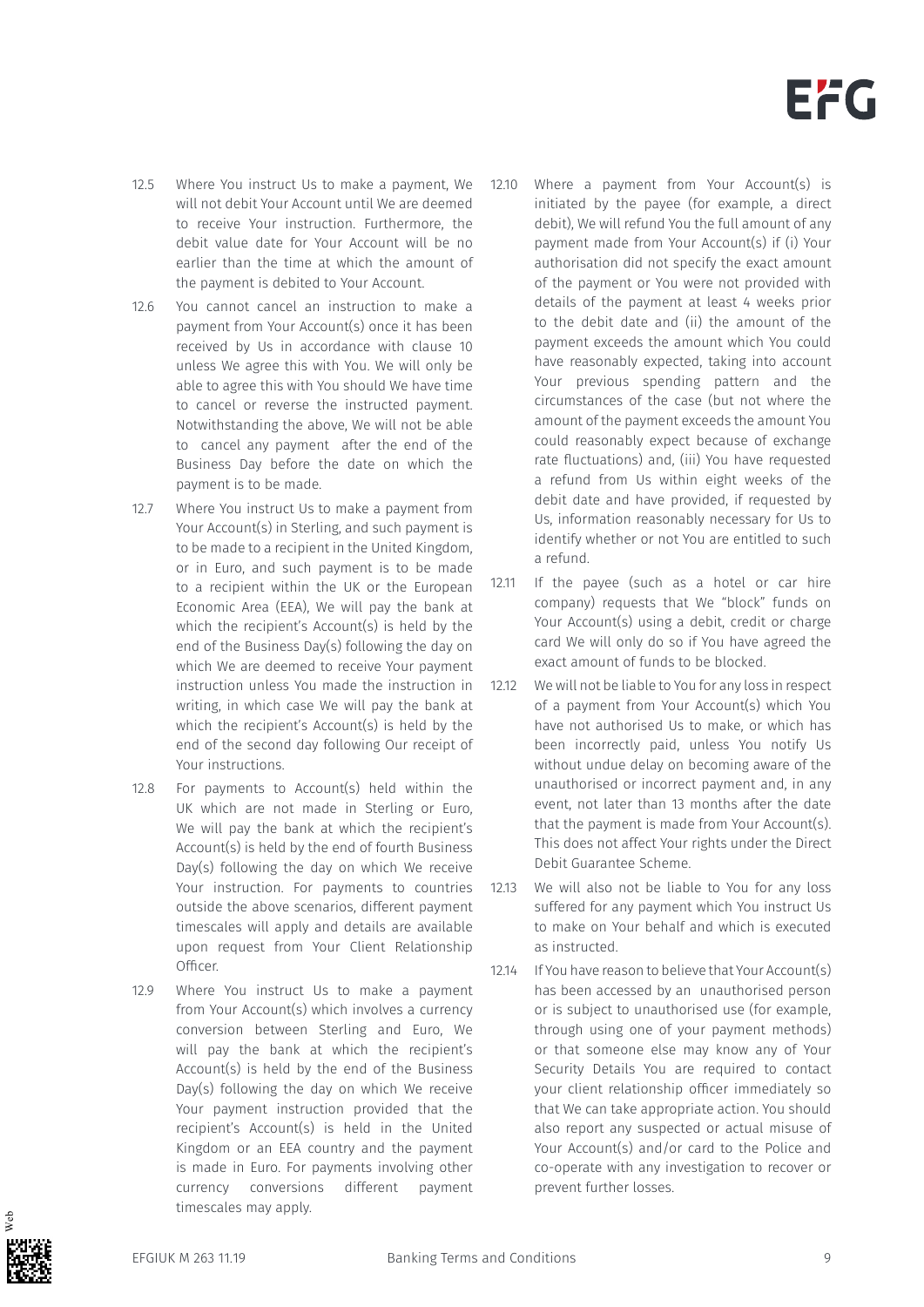- 12.15 You can notify Us of any unauthorised transaction on Your Account(s) in writing, by telephone or by secure e-mail using Our eBanking service. Where We make a payment from Your Account(s) that You have not authorised and You have notified Us without undue delay after becoming aware of this, We will refund the amount of the unauthorised payment and, where applicable, restore Your Account(s) to the position it would have been in if the unauthorised payment had not taken place.
- 12.16 We accept responsibility for making payments from Your Account(s) correctly. We are liable if payments are made incorrectly unless We can prove that the bank at which the recipient's Account(s) is held received the payment in accordance with the timescales referred to above, in which case it will be the recipients bank that will be responsible and will need to correct the error and pay the money to the recipient. If a payment is made late due to Our error You can ask Us to make sure that the recipient's bank adds the payment to their Account(s) as if it had been made on time.
- 12.17 If We make a payment incorrectly We will, on request, make efforts to promptly recover the payment and will notify You of the outcome. Where We are liable for making an incorrect payment from Your Account(s) We will without undue delay refund the amount of the unpaid payment and, where applicable, restore Your Account(s) to the position it would have been in had the incorrect payment not taken place (for example, by refunding any charges or refunding or crediting any interest).
- 12.18 If another bank tells Us that money has been paid into Your Account(s) by mistake We can take an amount up to the amount of the mistaken payment from Your Account(s). We do not have to tell You before We do so but if We do try to check with You We can stop You from withdrawing these funds while We try to contact You. If We are not able to return money which has been paid into Your Account(s) by mistake We are required to provide information to the payers bank about You, Your Account(s) and the payment in order that the payer can seek to recover the money.
- 12.19 Should you wish to make a cash withdrawal from your Account(s), we require 48 hours' notice of the amount you wish to withdrawal. Such request will be subject to clause 17.6, the

amount held in the relevant Account(s) and compliance with any imposed maximum or minimum balance for any relevant Account(s).

#### 13 Debit, Credit or Charge Cards

- 13.1 If You have been issued with a debit, credit or charge card linked to Your Account(s) You authorise Us to deduct from Your Account(s) the value of transactions which You have paid using Your respective card. We will deduct these amounts on the day on which We receive notification of the relevant transactions or, if that day is not a Business Day(s), on the next Business Day(s).
- 13.2 Cards issued by Us or third party providers and their use may be subject to additional terms and conditions issued by Us or the card provider. Where the liabilities incurred on these cards are to be met from amounts in Your Account We reserve the right to debit Your Account amounts calculated and due accordingly and You warrant to Us that You will have sufficient funds in Your Account to meet such liabilities.
- 13.3 Where You have entered into an agreement with a credit card provider, the agreement will be between You and the credit card provider of Your choosing. The Bank will not have any responsibilities to You in relation to the relevant card under this Agreement and You represent and warrant that You will comply with the terms of the relevant card agreement.
- 13.4 You consent to Us holding, in a separate dedicated sub-account, an amount of any balance standing to the credit of Your Accounts that is 1.5 times that of the limit of each of credit card ("Collateral"). This Collateral will be held to cover any liabilities that may be incurred by Us as a result of Your use of such credit card. Whilst the amount is held as Collateral, You shall not be able to use the funds and it shall not form part of Your available balance.
- 13.5 The Collateral shall be released, should all such liabilities have been met, on the termination of the agreement pursuant to which the credit cards above are used.
- 13.6 If You do not have sufficient funds to provide such Collateral, We will notify You of this and require You to deposit adequate funds to reach the Collateral. If You fail to do so, We may terminate one or more of Your credit card agreements.

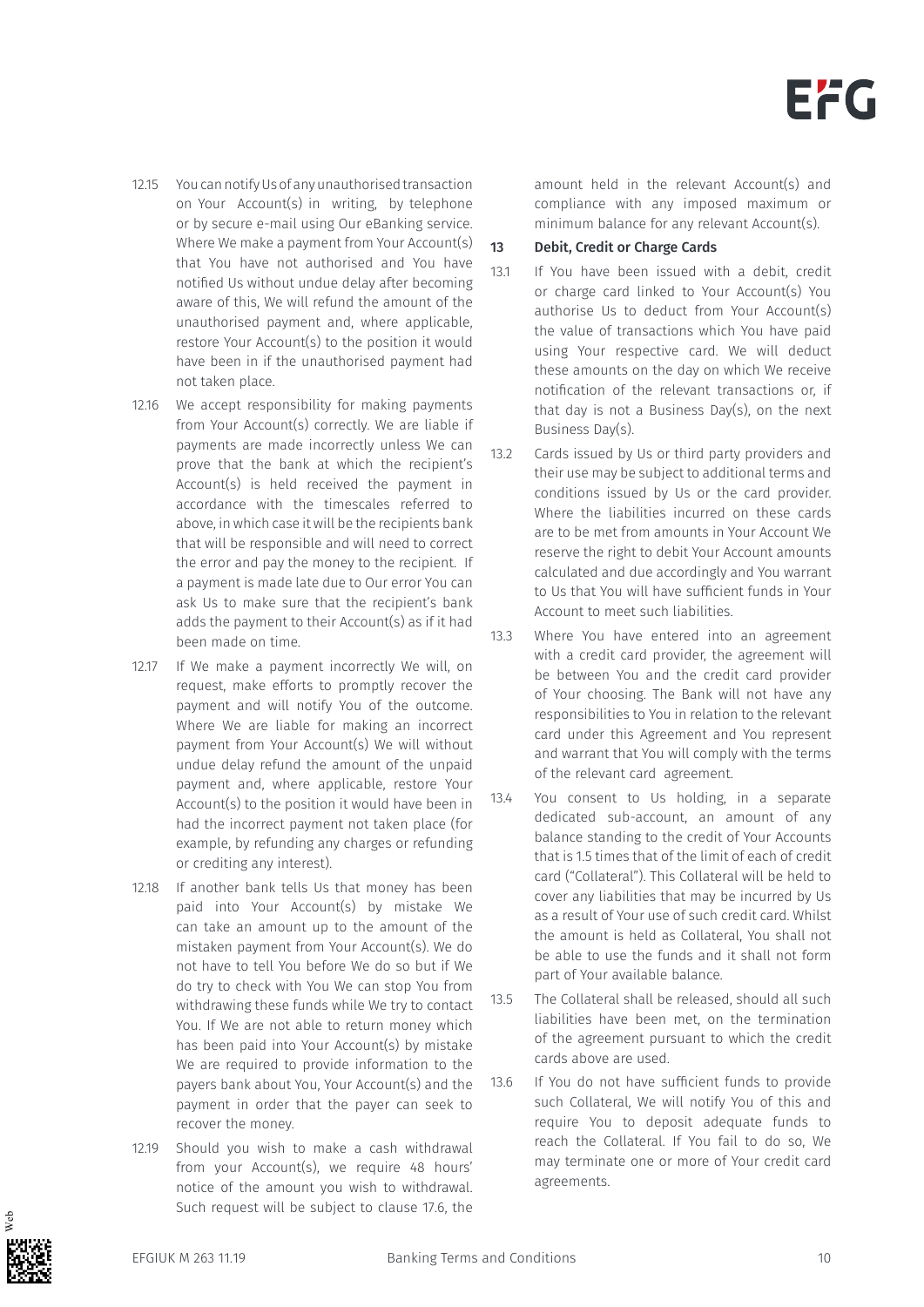#### 14. Cheques

- 14.1 You authorise Us to process all cheques signed by You or an Authorised Signatory in accordance with the signing procedures specified in the Bank Account(s) Application Form whether the Account(s) is in debit or credit and without prejudice to the Bank's right to refuse to allow any unauthorised overdraft.
- 14.2 If You write a cheque to be paid from Your Account(s) You must put the actual date on it. If You write a future date on it We may still pay the cheque and will not be liable to You for any loss which You suffer as a result.
- 14.3 You must not alter or delete any of the printed words on Your cheques but We may still pay a cheque even if You have changed or deleted any of the printed words.
- 14.4 We may pay a cheque which You have written even if the date on the cheque is more than six months ago.
- 14.5 Cheques which You have not used belong to Us and We may ask You to return them to Us. For example, We may ask You to return any unused cheques to Us if Your Account(s) is closed or if We believe that the cheques are being used by someone else or if We need to replace them for technical, security or regulatory reasons.
- 14.6 We will endeavour to carry out any request to stop any cheque which You have written if We have not already paid the amount of the cheque to the payee's bank. We will make a charge for stopping any cheque which You have written and details of Our charges for doing this are set out on Our tariff.

#### 15. Overdrafts

- 15.1 On Your request, We may grant an overdraft or loan facility on Your Account(s). The Terms and Conditions for such a facility will be covered under a separate agreement. Any overdraft which We grant You will be repayable by You on Our demand.
- 15.2 If Your Account(s) becomes overdrawn and an overdraft facility has not been agreed in advance or You exceed an agreed overdraft limit already in place, as a private bank, We can charge a fee and higher interest rates will apply as stated on Our tariff in force from time to time.
- 15.3 The Bank reserves the right to withdraw any on demand facility with immediate effect. If the Bank does so, You will be liable to repay any

amount which You have borrowed immediately, together with any applicable interest and charges.

- 15.4 Interest rates applicable to overdrafts are set by reference to the rate sheet published on the Bank'swebsite (https://www.efgl.com/Oursolutions/Products-and- services.html).
- 15.5 The Bank's relevant Reference Rate will be automatically adjusted when there is a change to the market standard reference rate on which the Bank's Reference Rate is based. If the basis of calculating the Bank's relevant Reference Rate changes We will normally give You at least two months' advance notice of this but We may apply a new interest rate and notify You afterwards if the change is favourable to You.
- 15.6 Where debit interest is applied, interest will continue to accrue (and will therefore increase the amount which You owe Us) until any overdrawn amount is cleared together with the interest charged on it.

#### 16. Service Charges

- 16.1 Each Account(s) and any instructions accepted by Us shall be subject to Our service charges. Details of Our current service charges are set out on Our tariff. Details of Our current tariff and applicable interest rates are attached to these Terms and Conditions and are also available from Us on request.
- 16.2 You shall pay when due, and the Bank shall be entitled to debit from Your Account(s), interest and charges calculated and due in accordance with the Terms and Conditions and the tariff.

#### 17. Interest and tax and exchange rates

- 17.1 If You hold more than one Account(s) with Us, each Account(s) will be treated separately for the purposes of calculating interest and tax.
- 17.2 Credit and debit interest on Account(s) is calculated on a daily basis by applying the appropriate rate of interest to the cleared balance on the Account(s) as at the end of each day. Interest is applied quarterly in arrears on the first day of the following quarter unless otherwise agreed with You. If You close Your Account(s), any accrued interest will also be applied to Your Account(s) on the date You close Your Account(s).
- 17.3 Deposit interest rates (paid or charged) are made available via Our rate sheet for deposit products that can be provided upon request

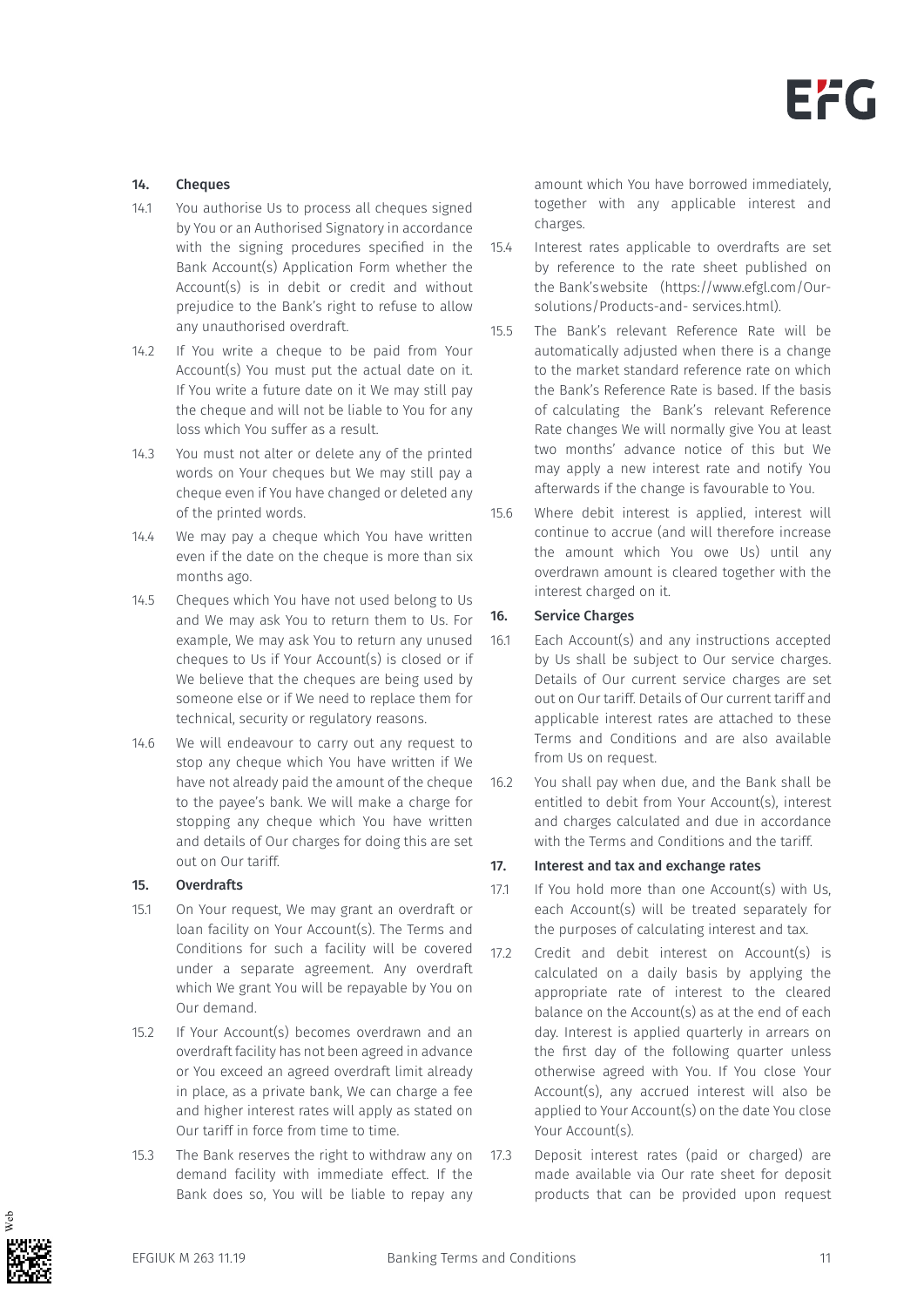

by Your Client Relationship Officer. Current Account(s) rates, the EFG Bank Rate and the Reference Rate are made available on the Bank's website (https://www.efgl.com/Oursolutions/Products-and- services.html).

- 17.4 Where interest is paid on an Account(s), it may be paid net of any tax deduction required under prevailing HMRC rules.
- 17.5 Where these Terms and Conditions refer to any particular tax treatment or rate of interest which is payable, that treatment or rate may depend on Your individual circumstances and may be subject to change in the future. You may be liable for taxes or costs which are not paid via Us or imposed by Us. If You are unsure about Your tax position You should consult Your professional adviser or HMRC.
- 17.6 You have sole responsibility for the management of Your tax affairs and complying with any laws and regulations in this regard. You confirm that You have been and are compliant with all tax declarations and reporting obligations in relation to the assets and monies in Your accounts and any gains or income they produce. The value to You of the services We provide may depend on Your tax status. We will not provide You with this advice and You should seek Your own tax advice as to whether such services are appropriate.
- 17.7 Where We make a payment from Your Account(s) or receive a payment into Your Account(s) which involves a currency exchange, We will convert the relevant currencies at Our prevailing rate at the time the payment is made or received. Details of how Our prevailing rate is calculated are set out on Our tariff.

#### 18. Protecting Your Account(s)

- 18.1 You must take all reasonable precautions to keep Your Account, any security details (including any PINs, passwords and eBanking login information), and any payment methods (such as debit/credit cards and cheque books) safe and prevent their misuse by somebody else. These precautions include:
	- (i) never recording Your security details in a way that can be understood by someone else;
	- (ii) not leaving any payment methods in the open or in places that are easily accessible;
- (iii) not giving Your payment methods to anybody else to use;
- (iv) using password(s) that people are unlikely to guess;
- (v) taking care to ensure that no one hears or sees Your security details when You use them;
- (vi) not disclosing Your full security details to anyone, including the police and Us;
- (vii) complying with all reasonable instructions We issue regarding keeping Your security details and payment methods safe;
- (viii) changing Your security details immediately and telling Us as soon as possible if You know, or even suspect, that someone else knows any of those details, or if We ask You to;
- (ix) keeping the computer You use for eBanking secure and using up to date virus checking software and personal firewall software.
- (x) never access eBanking from any shared computer (or any public internet access device or access point) or any computer connected to a local area network; and
- (xi) making sure You always log out of eBanking, and never leaving Your computer unattended when You are logged in.

#### 19. Complaints

19.1 If You are unhappy with a service provided by the Bank You may wish to complain to Your Client Relationship Officer (CRO). Your CRO will escalate Your complaint with the internal Compliance Department who will deal with Your complaint impartially from thereon. Alternatively, You can raise Your dissatisfaction with the Bank's internal complaints handling team directly at the following details:

> In writing: EFG Private Bank Limited, Leconfield House, Curzon Street, London W1J 5JB marked for the attention of Compliance

By email: complaints@efgl.com

19.2 If We can resolve the complaint to Your complete satisfaction within three working days, We will promptly send You a Summary Resolution Communication (SRC). If the Complaint is more complex and is unable to be resolved by the 3rd business day, We'll send You a written acknowledgement within five working days

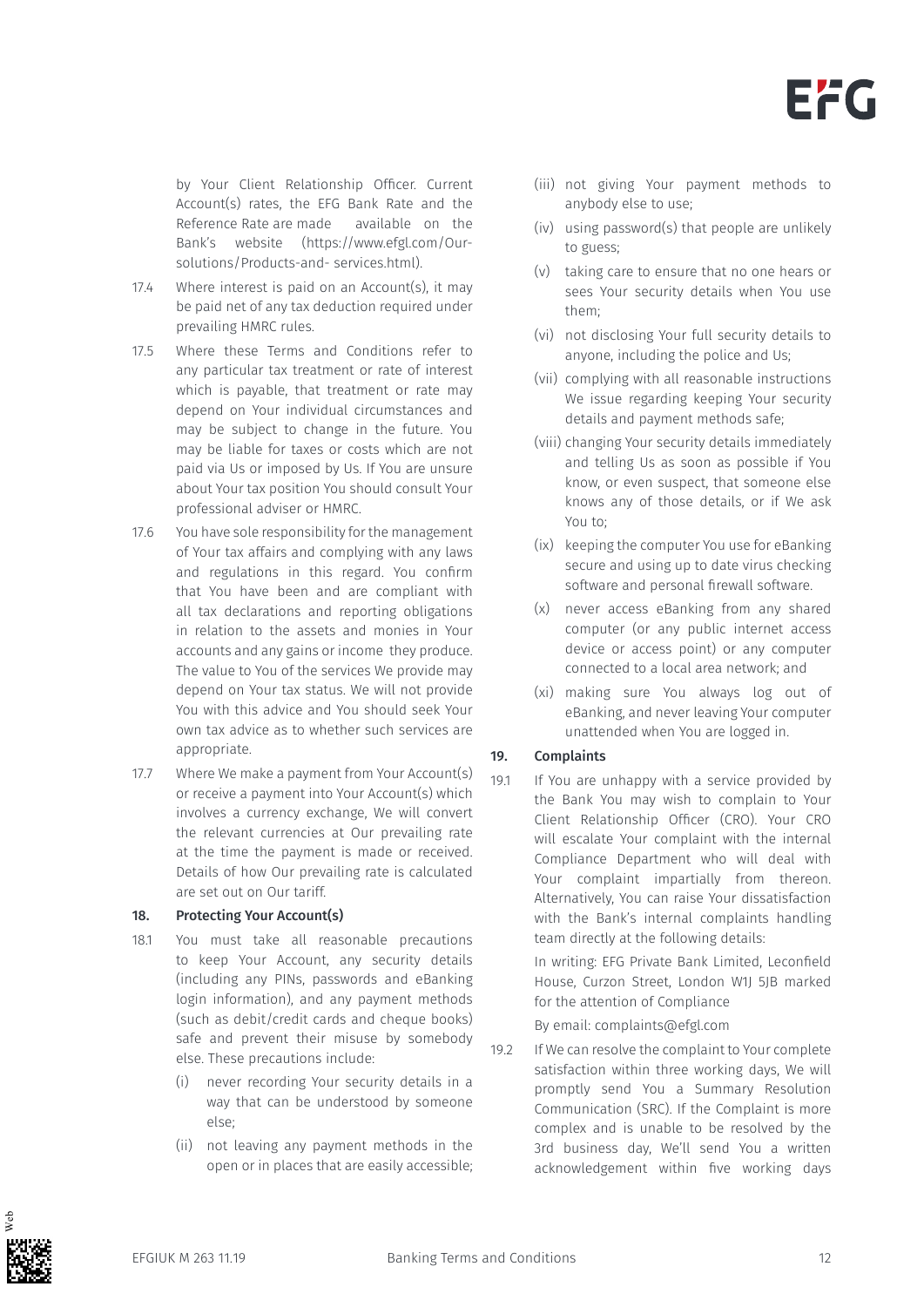and keep You informed of Our progress until Your complaint has been resolved. Once Our investigation into Your complaint is complete We will write to You with a formal response within eight weeks.

19.3 If You still remain dissatisfied You may be entitled to refer Your complaint to the Financial Ombudsman Service using the contact details set out below:

Financial Ombudsman Service

Exchange Tower

London

E14 9SR

Freephone 0800 0234567 (or +44 20 7964 0500 from outside the UK)

www.financial-ombudsman.org.uk

complaint.info@financial-ombudsman.org.uk

#### 20. Compensation

- 20.1 EFG Private Bank Limited is a member of the Financial Services Compensation Scheme ("the Scheme") established under the Financial Services and Markets Act 2000. You may be entitled to compensation from the Scheme if We cannot meet Our obligations to You under this Agreement. Our Financial Services Compensation Scheme Information Sheet can be found at the end of these Terms and Conditions and on Our website.
- 20.2 In respect of deposits with the Bank, payments under the Scheme are generally limited to 100% of the first £85,000 of a depositor's total deposits with Us. Most depositors including individuals and small firms are covered. The Scheme covers deposits made with branches of the Bank within the EU and deposits denominated in all currencies are treated alike.
- 20.3 Please note that the Scheme applies differently in relation to deposits in comparison to investment services. The application off the Scheme to Our investment services is detailed in Our investment services terms and conditions. Further details of the Scheme are available on request or from the Financial Services Compensation Scheme: www.fscs.org. uk or by writing to them at 10th Floor Beaufort House, 15 St Botolph Street, London, EC3A 7QU, United Kingdom.

#### 21. Amendments

21.1 We may amend these Terms and Conditions and Our tariff by giving You notice in writing. We will inform You about any proposed amendments by post, email, secure message via eBanking (accompanied by an email informing You of the message) and/or statement notification.

- 21.2 We will inform You about such changes at least two months before making the change. If We notify You about any such changes, You will have the right to close Your Account immediately and without penalty before the date that the changes are due to take effect. If You do not do so before the change takes effect You will be deemed to have accepted the changes.
- 21.3 Should Brexit occur during the term of this Agreement, We shall perform this Agreement in accordance with any EU or national state measures and maintain the same overall balance of obligations, benefits, liabilities and risk between the Parties as applied at the date of this Agreement.
- 21.4 Should it be the case that either party considers that, as a consequence of Brexit, the subsequent performance of this Agreement materially (i) increases the costs of either party performing its obligations under the Agreement; (ii) reduces either party's income under the Agreement; or (iii) otherwise adversely affects the benefit a party derives from the Agreement, such party may give notice to the other of the same, and shall promptly supply such details and evidence as may reasonably be required by the other party. Within fourteen (14) days of the other party receiving such notice, the parties shall discuss in good faith and agree whether any amendments are required to this Agreement as a result of Brexit, such that the provisions of this Agreement maintain the same overall balance of obligations, benefits, liabilities and risk between the parties as applied at the date of this Agreement. The parties agree that the imposition of tariffs and other trade barriers relating to the subject matter of this Agreement and not in existence at the date of the Agreement shall be considered a material change in the overall balance.

21.5 Should it be the case that following good faith discussions between the parties, the parties are of the view that the reasons for giving such notice remain, but that no amendment of the Agreement allows for the overall balance of obligations, benefits, liabilities and risk between the parties as applied at the date of this

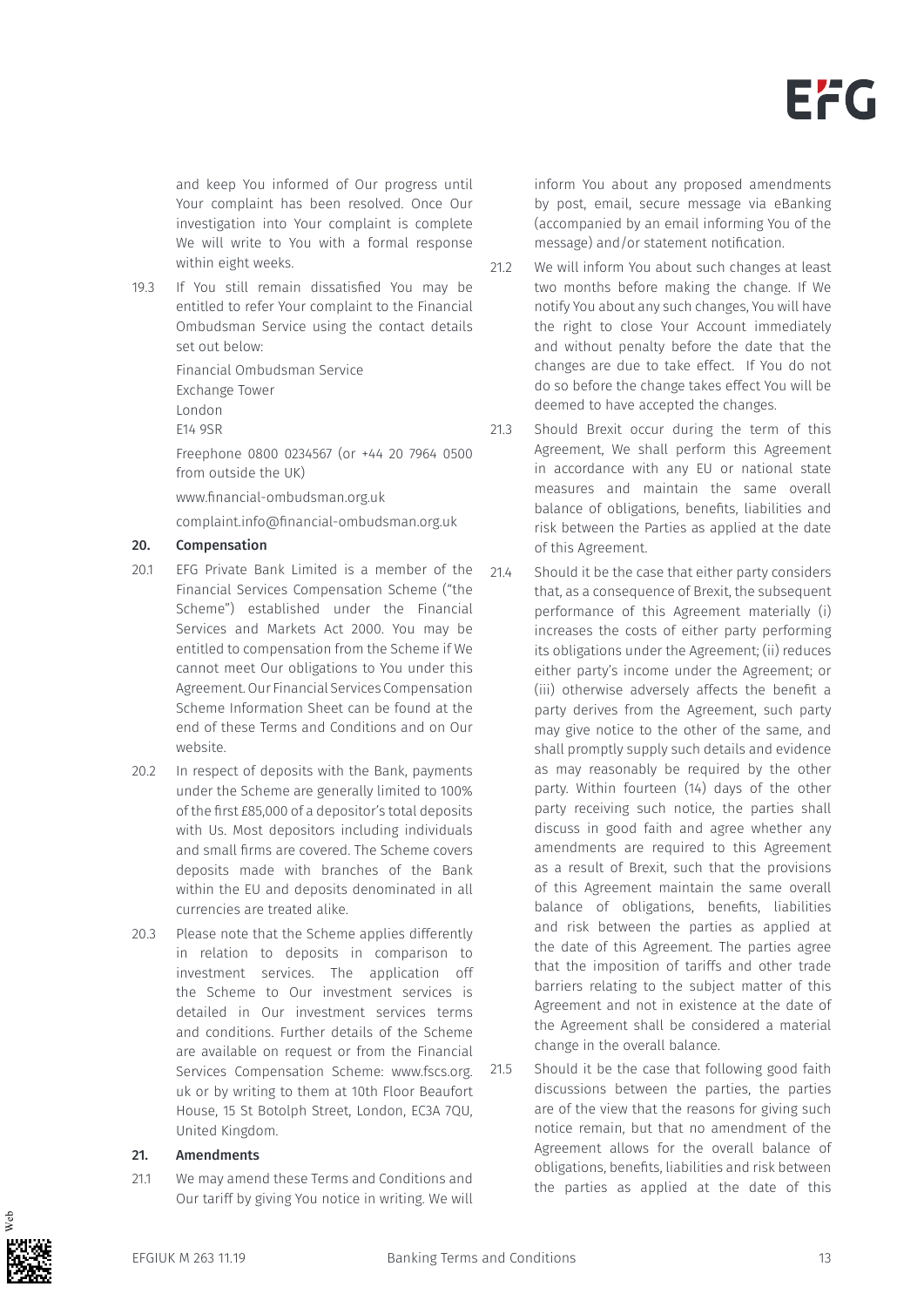Agreement to be maintained, this Agreement shall be terminated fourteen 14 days following receipt of such notice sent in accordance with clause 23.

#### 22. Our communication with You

- 22.1 We may contact You by post, telephone, e-mail, secure message via eBanking or fax using the details You have given Us. You accept that the privacy and security of communication by e-mail/fax cannot be guaranteed as it is subject to inherent security risks such as unauthorised interception or modification. In addition You accept that delivery of e-mail/fax is not guaranteed. We may also provide information on Our website where We consider it appropriate to do so.
- 22.2 Periodic statements (which will be sent monthly in the case of payment accounts) regarding Your Account(s) may be sent in paper format or, where You have requested a "paperless" service, by making the statements available in Your e-documents folder. The statement will show all movements on Your Account(s), including payments which have been made from or into Your Account(s), interest credited and any charges which have been debited from Your Account(s) during the period covered by the statement where these have not been set out in any transaction confirmation which We send You. You may contact Us to change the frequency of Your statement or to request a change from a "paperless" service to paper statements (or vice versa).

You can also contact Us to request a current statement of Your Account(s) once each calendar month, which We will provide without charge. If You request statements more frequently than monthly, or if You request duplicate statements which have already been provided to You, We will charge for this service. Details of Our charges for providing duplicate statements are set out in Our tariff.

- 22.3 It is Your responsibility to check the accuracy of the statement(s). If there is an entry that appears to be wrong You must notify Us promptly so that We can take appropriate action.
- 22.4 If We need to contact You because of a suspected fraud or because security concerns relating to Your Account(s) We will do this by SMS, telephone, post or another secure procedure for contacting You. As part of this We

may have to ask You to provide parts of Your security information or personal information so We can be sure We are talking to You.

#### 23. Your communications with Us

- 23.1 All notices regarding amendments or changes to Your Account(s), to an Authorised Signatory and/or Account(s) Holder(s) must be in writing and be delivered or posted to Us at Our head office at Leconfield House, Curzon Street, London W1J 5JB, United Kingdom.
- 23.2 We reserve the right not to execute an instruction received by e-mail, fax or to a mobile phone until We have confirmed the authenticity of the instruction. The Bank will not be liable for any loss You might suffer as a result of making any such confirmation and any delay in executing the instruction as a result of making such confirmation.

#### 24. Telephone calls, Emails and Faxes

- 24.1 Telephone calls between Us, whether through the switchboard or on mobile units, may be recorded and monitored in order to improve the services provided by Us, in the interests of security and to resolve disputes. Any recording will remain Our property.
- 24.2 If You use e-mail or fax or public WiFi or mobile phone to contact Us, We will not be responsible if anyone intercepts Your message/conversation with Us. You should also take reasonable care to ensure Your telephone calls are not overheard by others.
- 24.3 The Bank does not recommend email or fax for communicating confidential or time critical information.
- 24.4 The Bank will not accept SMS/text messages in regard to the operation of Your Account(s).
- 24.5 The Bank will only accept instructions in relation to the operation of Your Account(s) by fax or email if You have signed the Bank's disclaimer and fax and email indemnity in respect of the use of faxes and email in relation to the operation of the Account(s).
- 24.6 If You decide to use Our eBanking service, separate terms and conditions apply. These terms and conditions are available on request.

#### 25. Terminating the relationship

25.1 The Bank is released from all obligations including the payment of any cheque following the closure of Your Account(s) with Us. Any

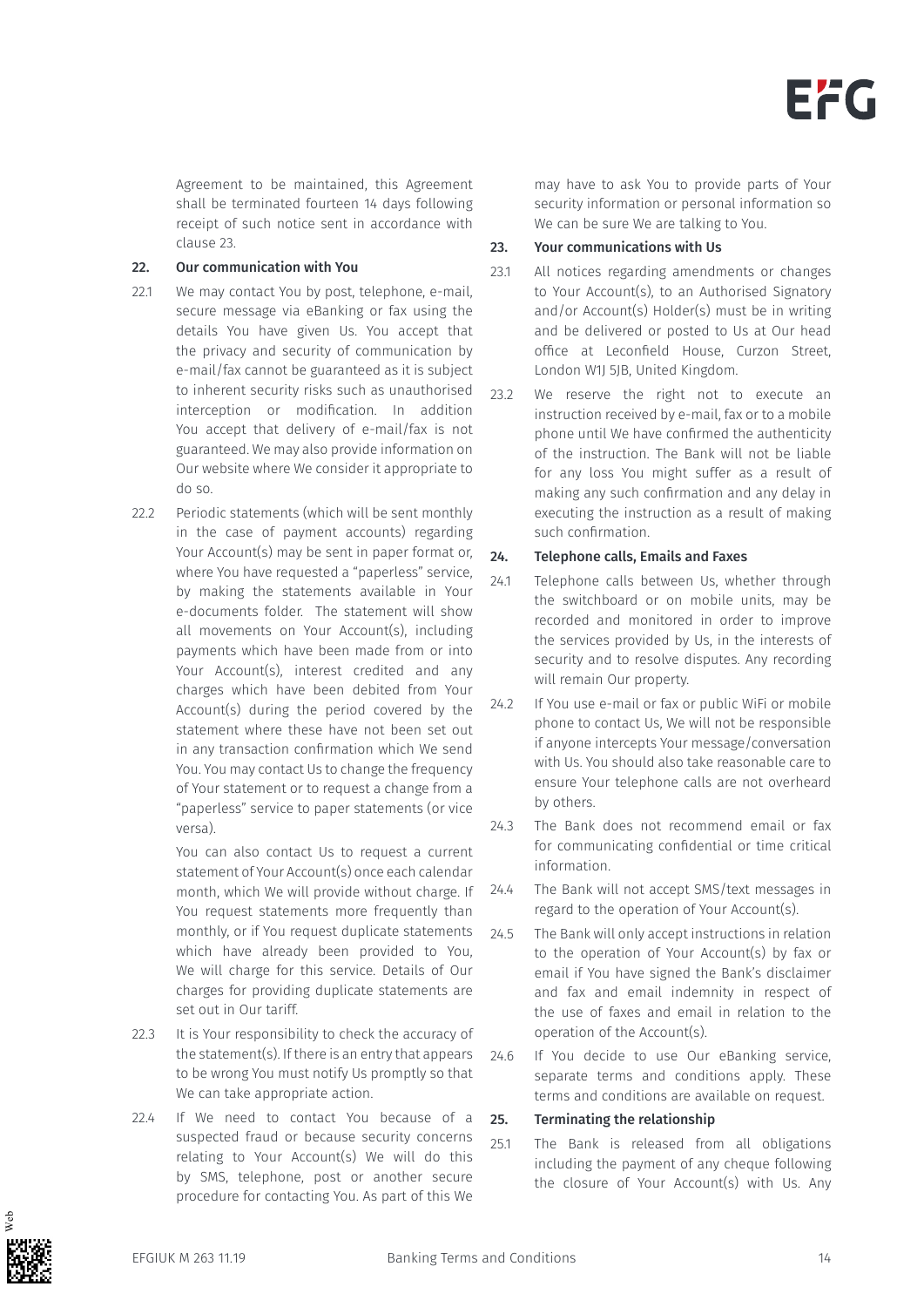credit received after the Account(s) has closed will be returned to the remitter.

#### 25.2 When You wish to close Your Account(s)

Except where Your Account(s) is an Account(s) for a fixed term deposit (in which case You may not close Your Account(s) early except in accordance with these Terms and Conditions), You can at any time upon 60 days' written notice to Us in accordance with signing powers given on the Bank Account(s) Application Form terminate this Agreement and close Your Account(s) (except in relation to payments to be made into and out of the Account(s) by Us if You have any fixed term deposit or investment products with Us as described below) provided that:

- (i) You return all cards and unused cheques issued on Your Account(s);
- (ii) You repay any money You owe to Us, including the amount of any cheques, card transactions or other payment instructions You have made and any charges or interest incurred which We have not taken out of Your Account(s);
- (iii) You inform all third parties with whom You have arranged direct debits and standing orders of the closure of Your Account(s); and
- (iv) all debits and liabilities on the Account(s) have been cleared.

We will forward any remaining credit balance on Your Account(s) as at the date of expiry of any notice given by You in accordance with this Term to You after the deduction of all outstanding charges or liabilities. If You terminate this Agreement in accordance with this Term and You have any fixed term deposits or investment products or portfolios or other business with Us We will keep Your Account(s) open to the extent necessary to receive and pay out to You the proceeds of such fixed term deposits or investment products or portfolios but You will not be able to operate the Account(s) for any other purpose. We will pay You any amounts received into Your Account(s) resulting from the proceeds of such fixed term deposits or investment products or portfolios when they are received into Your Account(s) and will close Your Account(s) completely when there are no further fixed term deposits or investment or other proceeds to be received into Your Account(s).

#### Closure of Your Account(s) by Us

- (i) We can close Your Account(s) immediately if We suspect that:
	- (a) You have given Us false information to obtain or operate the Account(s).
	- (b) You have breached any representation or warranty given to Us under this Agreement.
	- (c) Your Account(s) is being used for illegal purposes.
- (ii) We may close Your Account(s) upon giving You not less than two months' prior written notice or such longer period of notice as is agreed between Us. We may provide You with an alternative notice period for commercial reasons or where We believe the Account(s) has not been operated in accordance with Our Terms and Conditions or where continuing to operate the Account(s) could result in legal or regulatory issues. You will be required to return all unused cheque book(s) and card(s) (which should be cut in half) and to repay any monies due.

#### 26. Death of Account(s) Holder(s) and Authorised **Signatories**

#### 26.1 For sole Account(s) Holders

Account(s) will be frozen when We receive notice of the death of the Account(s) Holder(s). A certified copy of the death certificate will be required. When executors are appointed and valid instructions received, We will advise of any claims We may wish to make against the estate or forward funds to the estate for disbursement. Any cheque books and cards (which should be cut in half) should be returned to the Bank and the Account(s) will be closed.

#### 26.2 For joint Account(s) Holders

- (i) The death of one joint Account(s) Holder will not terminate the Account(s) and the surviving Account(s) Holder(s) can continue to operate the Account(s). The Account(s) name will be changed upon receipt of written notice of the death of the relevant Holder and a certified copy of the death certificate.
- (ii) Money held in the Account(s) will be held to the order of the remaining Account(s) Holder(s) or, if there is no survivor, to the order of the personal representatives of the last surviving Account(s) Holder(s).

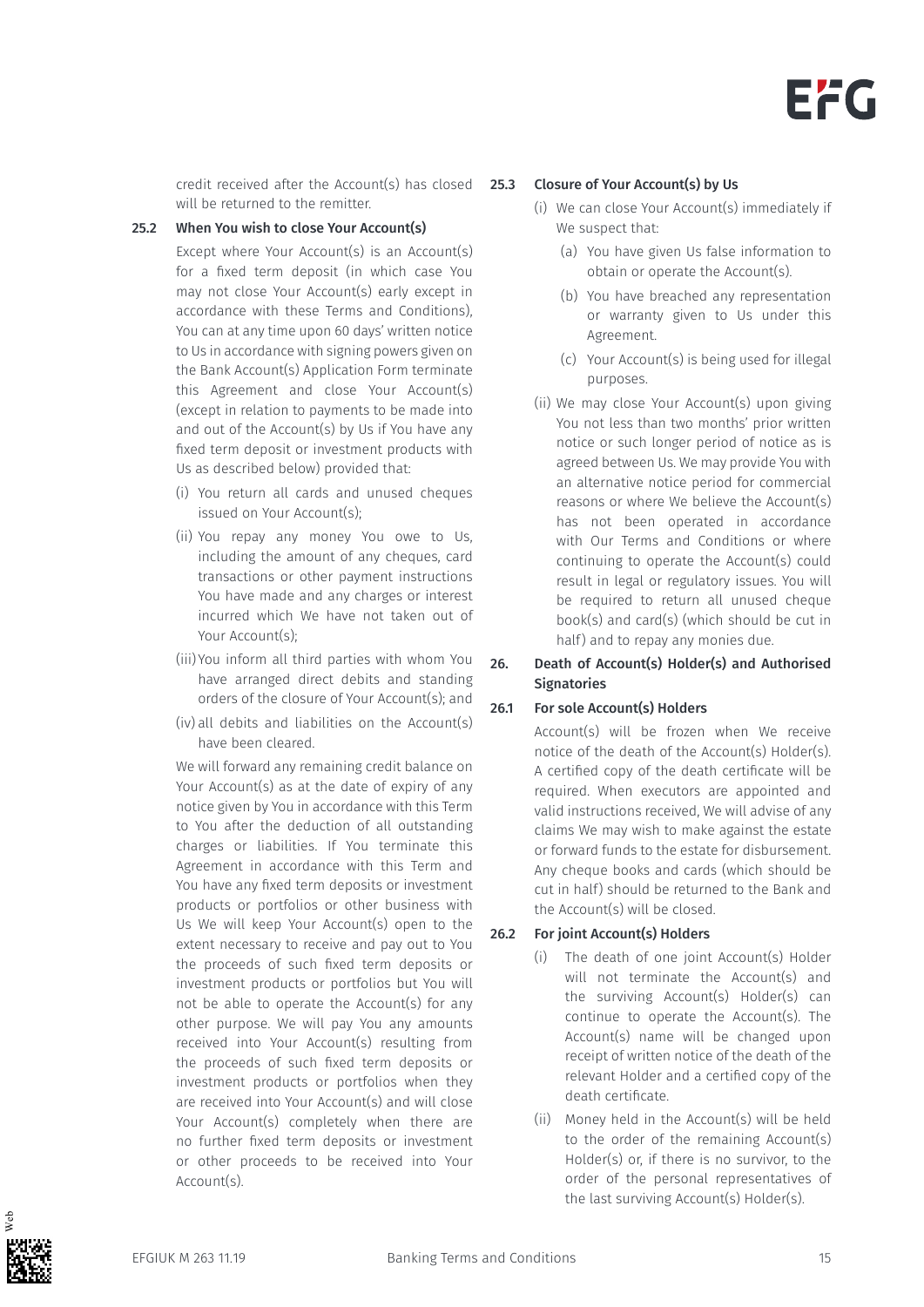(iii) Any debit balance on an Account(s) and any other liability or obligation owed to the Bank will be the joint and several liability and obligation of the joint Account(s) Holder(s) (including any deceased Account(s) Holder(s)) and will be unaffected by the death of any Account(s) Holder(s).

#### 26.3 For corporate or other entities

- (i) The remaining directors, partners, trustees or controllers should advise in writing of the demise/death of any signatories, shareholders, partners, directors, trustees or other controllers. Additional documentation may be required by the Bank.
- (ii) Where the Entity has a sole director who is also the beneficial owner and that person dies, and there are no additional Authorised Signatories, the Account(s) will be frozen until appropriate legal documentation regarding the Entity has been received by Us to Our satisfaction.

#### 27. Incapacity

In the event of incapacity of one joint Account(s) Holder We may continue to provide banking and other services to that Account(s) Holder until instructed otherwise in writing by the other joint Account(s) Holder(s).

#### 28. Bankruptcy

Where an Account(s) Holder becomes insolvent, declared bankrupt, goes into liquidation, receivership, administration or the equivalent or is found guilty in a court of law of a serious crime, We may be required or We may decide to terminate the Account(s), remove the Account(s) Holder and/or their Authorised Signatory(s) or suspend their signing rights. We may also be required to freeze funds pending receipt of any legal instructions regarding dispersal of any monies or We may have to take other actions if required to do so by the courts.

#### 29. Liability

The liability of any Account(s) Holder to the Us under these Terms and Conditions shall not be avoided or invalidated if the liability of any one or more of any other Account(s) Holder is for any reason invalid or unenforceable.

#### 30. Data protection

We consider Client confidentiality to be very important and take Our responsibilities seriously. We are committed to keeping Your personal information safe, protecting Your privacy and ensuring that adequate safeguards are in place to maintain high standards of confidentiality at all times. We process personal information in accordance with applicable data protection legislation. Please read Our privacy policy to understand how We use and protect the information You provide Us (a copy of Our privacy policy can be accessed here: https://www.efgbank. com/dataprivacy.html.

30.1 We are not obliged to disclose to You or take into consideration information, the disclosure of which would be a breach of duty or confidence owed to any other person, or which comes to the notice of an employee, officer or agent of ours, but not to the actual notice of the individual(s) advising You or managing Your Account(s).

#### 31. Confidentiality

We will Use all reasonable endeavours to ensure that all confidential information relating to You and Your Account(s) is kept confidential. However, You authorise Us to disclose information (confidential or not):

- (i) to Our employees (or employees of Our agents or others appointed by Us in connection with Your Account(s)(s)) on a need to know basis;
- (ii) to the FCA and any other regulatory authority to the extent that they are entitled to the information sought;
- (iii) otherwise as may be required or allowed by law, best banking practice, industry regulations or codes of practice in the UK or elsewhere.

#### 32. Conflicts of Interest

- 32.1 We may effect transactions for You through the agency of and/or with a counterparty which is an organisation or person otherwise associated with Us even if a conflict of interest may arise, and We will effect the transaction without prior reference to You.
- 32.2 The Bank may agree to pay commissions or other fees to any intermediary who has introduced You or any business from You to the Bank.
- 32.3 We will take care to act fairly with You and We reserve the right to decline an instruction from You if there is a conflict of interest between Us.

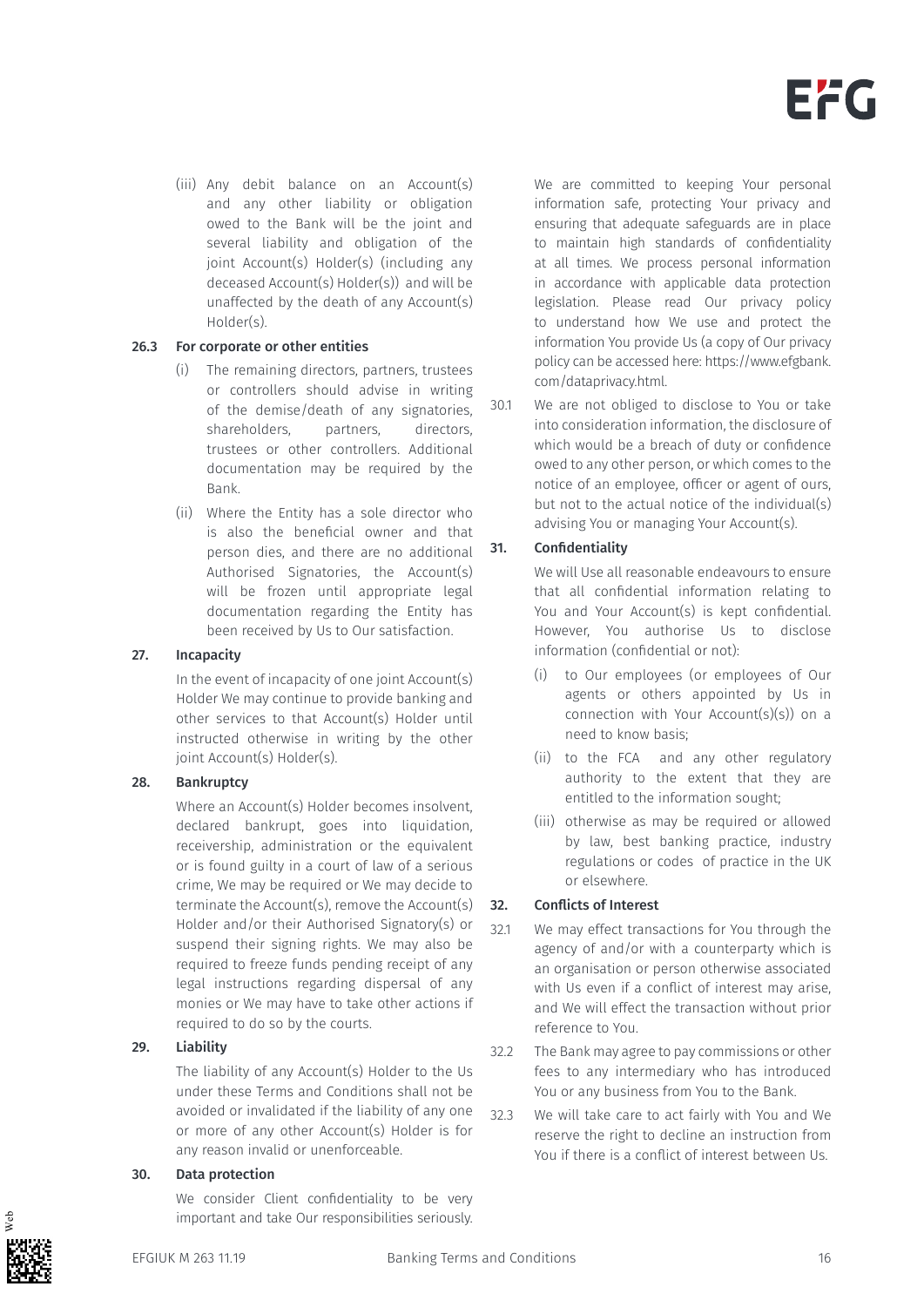#### 33. Indemnity

- 33.1 If You break any of these Terms and Conditions or if You act in breach of trust or other fiduciary obligations binding upon You, We shall be entitled to claim from You any losses or costs which We incur as a result except to the extent that that such losses arise as a result of the negligence or wilful default of the Bank or any of its agents. Such losses and costs include, but are not limited to, the costs of tracing You, notifying You of the breach, communicating with You about the breach and enforcing payment of the amount due from You to Us. Our entitlement to claim such losses from You is in addition to Our entitlement to recover from You any monies which You already owe Us (such as the amount outstanding on any overdraft and any fees or charges for Our services which have not already been paid).
- 33.2 You may be liable for all payments and any losses in respect of payments where You, have:
	- (i) acted fraudulently;
	- (ii) let someone else access Your eBanking or anyone else use Your card;
	- (iii) been grossly negligent with (or intentionally shared) Your card, or the Security Details You use to access Our online banking service;
	- (iv) intentionally or with gross negligence failed to tell Us as soon as possible of the loss or theft or theft of Your card, security information, or that You suspect someone has tried to use any of them.
- 33.3 We will be liable to You for any loss, injury or damage resulting from any breach by the Bank of these Terms and Conditions but Our liability will be limited as follows:
	- (i) If You are a business customer We will not be liable to You in any circumstances for loss of business, loss of goodwill, loss of opportunity, loss of profit or any loss which is not directly associated with Our breach of these Terms and Conditions.
	- (ii) If You are a personal customer We will not be liable to You for any loss which was not reasonably foreseeable by both You and Us.

#### 34. Your undertakings

You undertake that the information You have supplied to Us is true and accurate, and that You

will notify Us promptly of any changes to such information.

#### 35. Services by Our Affiliates

When You obtain services from Us, as well as one or more of Our Affiliates, separate terms and conditions will govern the provision of services that Our Affiliates provide You. The protections and rights (including as to recourse) that You are afforded under FCA rules and other UK regulations relevant to services We provide differ from what may be in place in other jurisdictions where Our Affiliates operate. You will generally not have rights of recourse in the UK relevant to services provided by Our non-UK Affiliates, including any rights to appeal to the Financial Ombudsman. You should carefully review the terms and conditions provided by Our Affiliates to understand Your rights and protections relevant to the services they provide to You. Where We introduce You to an Affiliate and You engage such Affiliate, We may directly or indirectly receive benefits relevant to income earned by the Affiliate in relation to services they provide You. Similarly, where an Affiliate introduces You to Us for services, they may directly or indirectly receive a benefit relevant to income earned by Us in relation to services We provide You. These arrangements do not and will not result in additional fees being charged to You by Us or by Our Affiliates. To the extent Your Account is part of such an arrangement with an Affiliate We will separately provide details regarding the arrangement.

#### 36. Miscellaneous

#### 36.1 No waiver

No waiver by Us in respect of any breach of this Agreement by You shall be considered as a waiver of any subsequent breach.

### 36.2 Notices

We may issue formal notices, requests, instructions and communications to You by post, and all such notices will be deemed to be duly given two days after posting when they are sent to a UK address, or five days after posting when they are sent to an overseas address.

#### 36.3 Delay

If We delay in giving You notice of any matter or in the exercising any of Our rights under this Agreement, it will not constitute a waiver of any of Our rights under the Agreement. We reserve the right to enforce any rights subsequently.

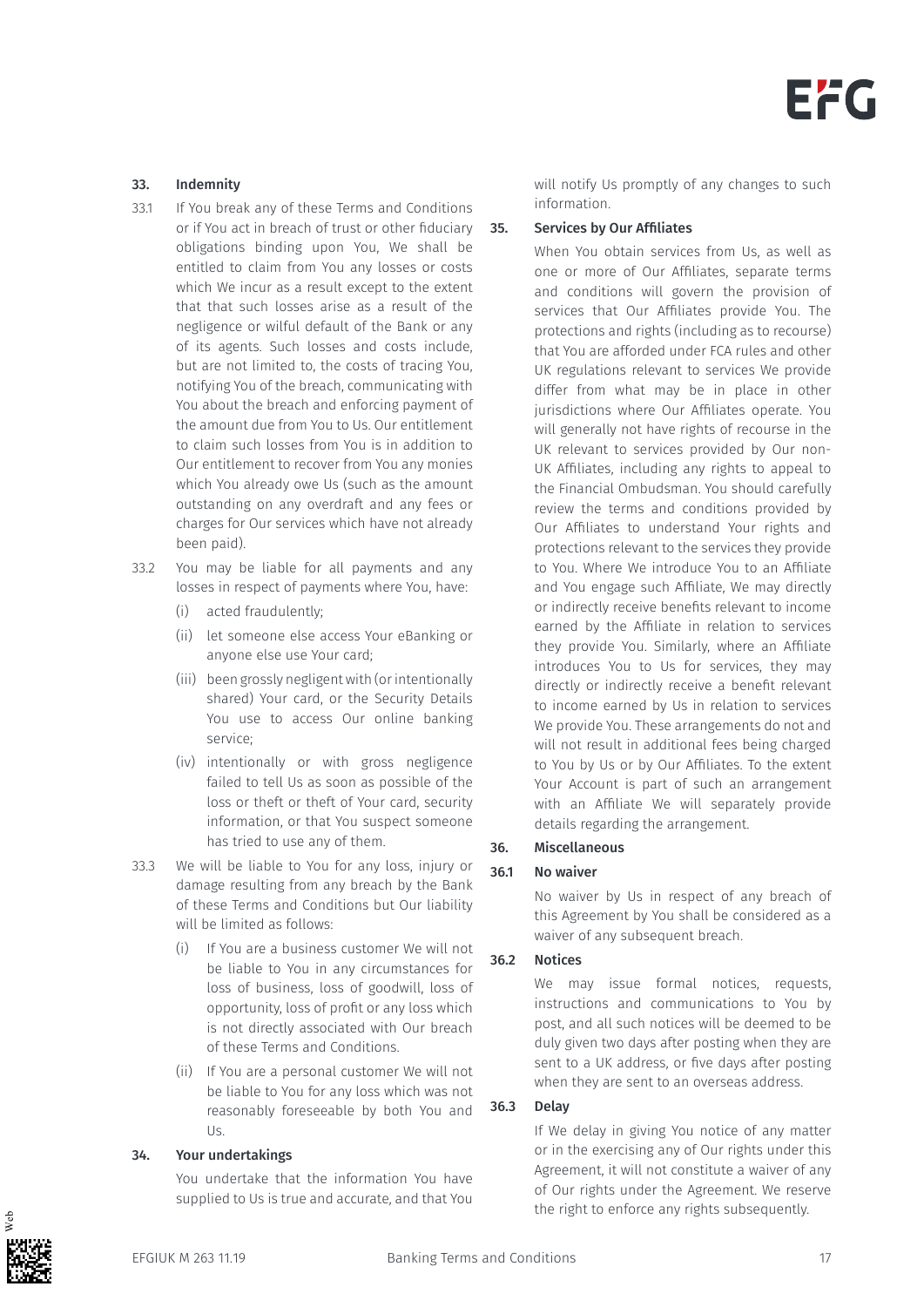#### 36.4 Right of set off

We may, at any time, set off any credits held on Your Account(s), whether in Sterling or other currencies, against debts, obligations and liabilities that You have with Us where You have not made payment(s) to discharge outstanding sums due. This means that We will use any credit balance on Your Account(s) to pay any debit balances You owe to Us under overdrafts, credit cards and other products.

Where amounts are in different currencies We may convert such amounts at the current market rate of exchange. We may also break any fixed term deposit period applying to any Account(s) You hold for this purpose and adjust any interest payable by Us.

You represent and warrant that You will not without Our explicit prior consent:

- (i) charge or encumber Your Account(s) to any third party or debtor.
- (ii) declare a trust over Your Account(s).

For the avoidance of doubt, We are not to be held liable for breaching any agreement and/ or arrangement You make with a third party regarding Your Account(s) held by Us, unless We are also a party to that agreement and/or arrangement.

#### 36.5 Circumstances beyond Our reasonable control

We will not be liable to You if We, or any of Our agents, are unable to provide services to You or fail to perform Our obligations under these Terms and Conditions and this is due to abnormal and unforeseeable circumstances beyond Our or their reasonable control, the consequences of which would have been unavoidable despite all efforts to the contrary.

We will not be liable to You if We cannot perform Our obligations under these Terms and Conditions where this is due to Our obligations under provisions of United Kingdom or European law.

#### 36.6 Assignment/transfer

You may not assign charge, transfer or otherwise dispose of any of Your rights or responsibilities in relation to any Account(s) or these Terms and Conditions without Our prior written consent. We may transfer Our rights and/or responsibilities under any Account(s) to any person if that other person is authorised to accept deposits and writes to You and undertakes to carry out all Our duties and obligations under these Terms and Conditions. If it does so, You agree that We will be released from all those duties and obligations.

#### 36.7 Third party rights

A person who is not a party to this Agreement has no right under the Contracts (Rights of Third Parties) Act 1999 to enforce or enjoy the benefit of any Term of this Agreement.

#### 36.8 Governing law

This Agreement shall be construed in accordance with the laws of England and Wales and shall be subject to the exclusive jurisdiction of the English Courts.

#### 36.9 Dormant Account(s)

If You do not use Your Account(s) or do not contact Us for more than 1 year, to protect You and Us, We may treat Your Account(s) as dormant. Funds held in a dormant Account(s) remain Your property but We reserve the right to seek fresh documentation and/or due diligence from You before accepting incoming credits or allowing further withdrawals on the Account(s).

#### 36.10 Language of communication

These Terms and Conditions are in English and when We communicate with You We will do so in English but may, if We choose to, communicate with You in a different language if You have agreed to this.

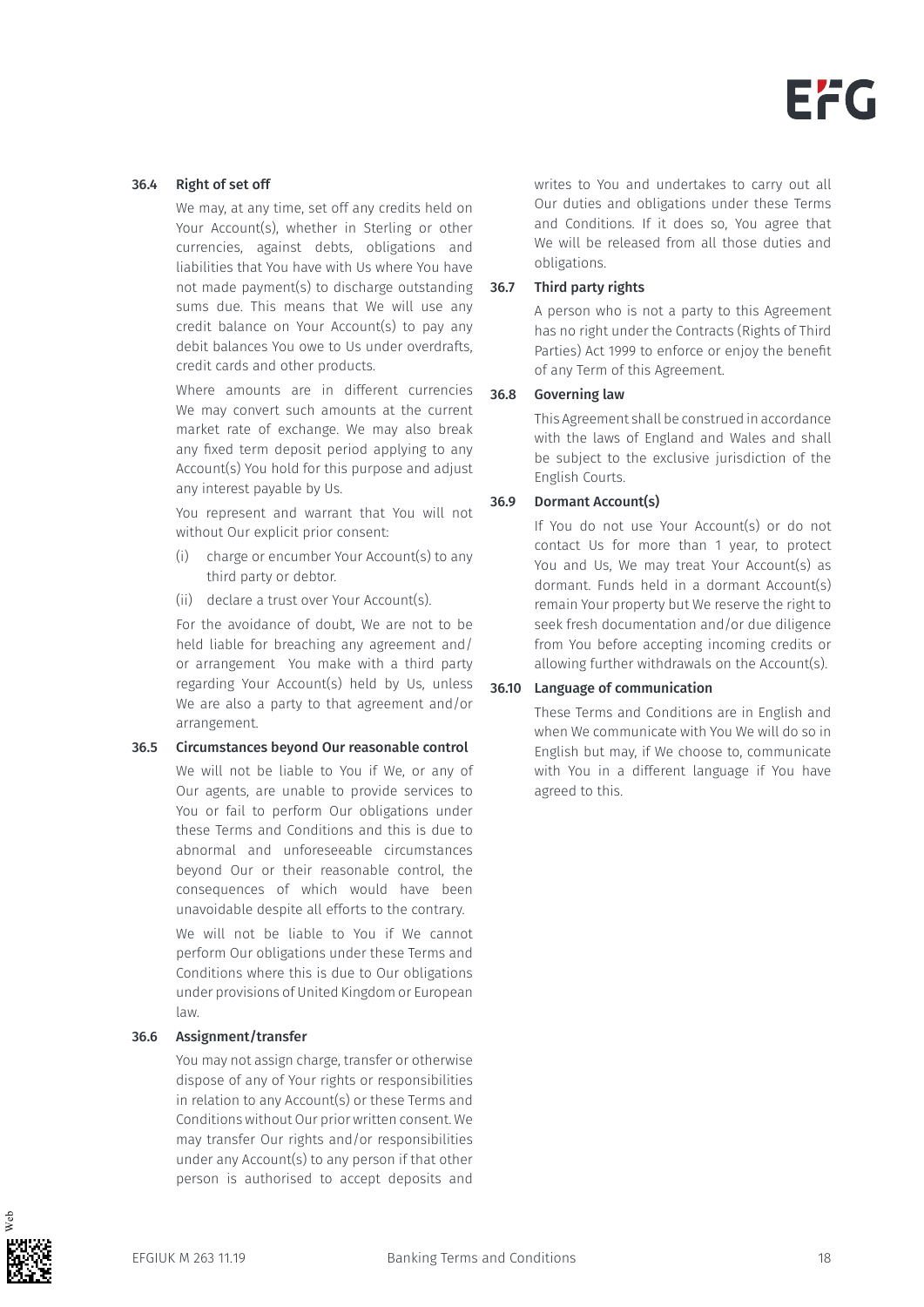# Financial Services Compensation Scheme Information Sheet

| Basic information about the protection of Your eligible deposits                      |                                                                                                                                                                                  |
|---------------------------------------------------------------------------------------|----------------------------------------------------------------------------------------------------------------------------------------------------------------------------------|
| Eligible deposits in EFG Private Bank Limited are<br>protected by:                    | The Financial Services Compensation Scheme ("FSCS") <sup>1</sup>                                                                                                                 |
| Limit of protection:                                                                  | £85,000 per depositor per bank/building society/credit<br>union <sup>2</sup><br>The following trading names are part of our bank:<br>EFG Private Bank Limited, EFG Harris Allday |
| If you have more eligible deposits at the same<br>bank/building society/credit union: | All Your eligible deposits at the same bank/building<br>society/credit union are "aggregated" and the total is<br>subject to the limit of £85000.2                               |
| If you have a joint Account with other person(s):                                     | The limit of £85,000 applies to each depositor<br>separately. <sup>3</sup>                                                                                                       |
| Reimbursement period in case of bank, building<br>society or credit union's failure:  | 20 working days <sup>4</sup>                                                                                                                                                     |
| Currency of reimbursement:                                                            | Pound sterling (GBP, £) or, for branches of UK banks<br>operating in other EEA Member States, the currency of<br>that State.                                                     |
| To contact EFG Private Bank Ltd for enquiries<br>relating to Your Account:            | EFG Private Bank Limited, Leconfield House, Curzon<br>Street, London W1J 5JB United Kingdom                                                                                      |
| To contact the FSCS for further information on<br>compensation:                       | Financial Services Compensation Scheme, 10th Floor<br>Beaufort House, 15 St Botolph Street,<br>London, EC3A 7QU<br>Tel: 0800 678 1100 or 020 7741 4100<br>Email: ICT@fscs.org.uk |
| More information:                                                                     | http://www.fscs.org.uk                                                                                                                                                           |

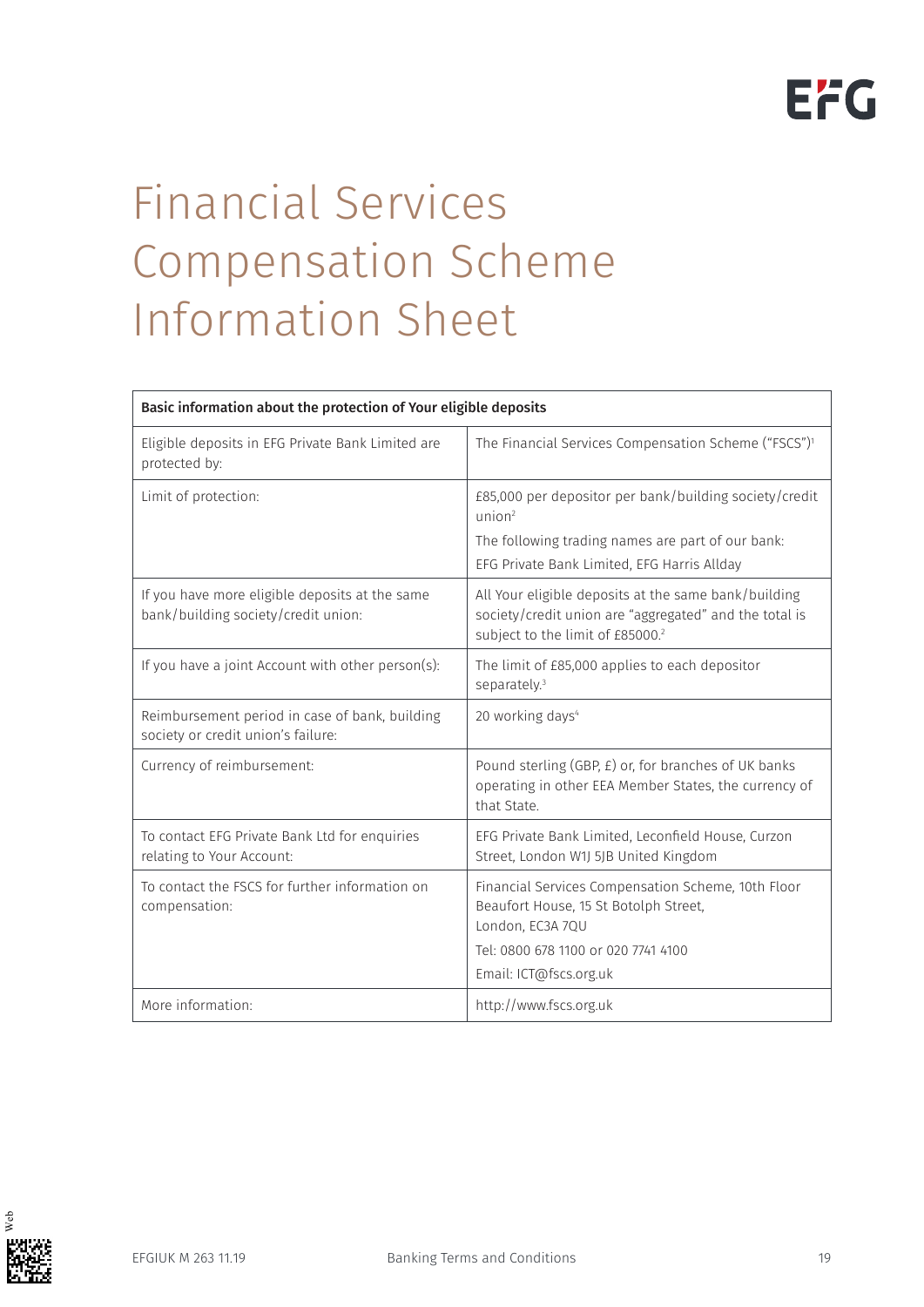#### Additional information

1 Scheme responsible for the protection of Your eligible deposit

Your eligible deposit is covered by a statutory Deposit Guarantee Scheme. If insolvency of Your bank, building society or credit union should occur, Your eligible deposits would be repaid up to £85,000 by the Deposit Guarantee Scheme.

2 General limit of protection

If a covered deposit is unavailable because a bank, building society or credit union is unable to meet its financial obligations, depositors are repaid by a Deposit Guarantee Scheme. This repayment covers at maximum £85000 per bank, building society or credit union. This means that all eligible deposits at the same bank, building society or credit union are added up in order to determine the coverage level. If, for instance a depositor holds a savings Account with £80,000 and a current Account with £20,000, he or she will only be repaid £85,000.

In some cases eligible deposits which are categorised as "temporary high balances" are protected above £85000 for six months after the amount has been credited or from the moment when such eligible deposits become legally transferable. These are eligible deposits connected with certain events including:

- (a) certain transactions relating to the depositor's current or prospective only or main residence or dwelling;
- (b) a death, or the depositor's marriage or civil partnership, divorce, retirement, dismissal, redundancy or invalidity;
- (c) the payment to the depositor of insurance benefits or compensation for criminal injuries or wrongful conviction.

More information can be obtained under http://www.fscs.org.uk

3 Limit of protection for joint Accounts

In case of joint Accounts, the limit of £85,000 applies to each depositor.

However, eligible deposits in an Account to which two or more persons are entitled as members of a business partnership, association or grouping of a similar nature, without legal personality, are aggregated and treated as if made by a single depositor for the purpose of calculating the limit of £85,000.

#### 4 Reimbursement

The responsible Deposit Guarantee Scheme is the Financial Services Compensation Scheme, 10th Floor Beaufort House, 15 St Botolph Street, London, EC3A 7QU, Tel: 0800 678 1100 or 020 7741 4100, Email: ICT@fscs.org.uk. It will repay Your eligible deposits (up to £85,000) within 20 working days until 31 December 2018; within 15 working days from 1 January 2019 until 31 December 2020; within 10 working days from 1 January 2021 to 31 December 2023; and within 7 working days from 1 January 2024 onwards, save where specific exceptions apply.

Where the FSCS cannot make the repayable amount available within 7 working days, it will, from 1 June 2016 until 31 December 2023, ensure that you have access to an appropriate amount of Your covered deposits to cover the cost of living (in the case of a depositor which is an individual) or to cover necessary business expenses or operating costs (in the case of a depositor which is not an individual or a large company) within 5 working days of a request. Again, there are specific exceptions to this obligation.

In the case of a depositor which is a large company, where the FSCS cannot make the repayable amount available within 7 working days, it will, from 3 July 2015 until 1 December 2016, ensure that you have access to Your covered deposits within fifteen working days of a request containing sufficient information to enable it to make a payment, save where specific exceptions apply.

In the case of a depositor which is a small local authority, where the FSCS cannot make the repayable amount available within 7 working days, it will, from 3 July 2015 until 1 June 2016, ensure that you have access to Your covered deposits within fifteen working days of a request containing sufficient information to enable it to make a payment, save where specific exceptions apply.

If you have not been repaid within these deadlines, you should contact the Deposit Guarantee Scheme since the time to claim reimbursement may be barred after a certain time limit. Further information can be obtained under http://www.fscs.org.uk.

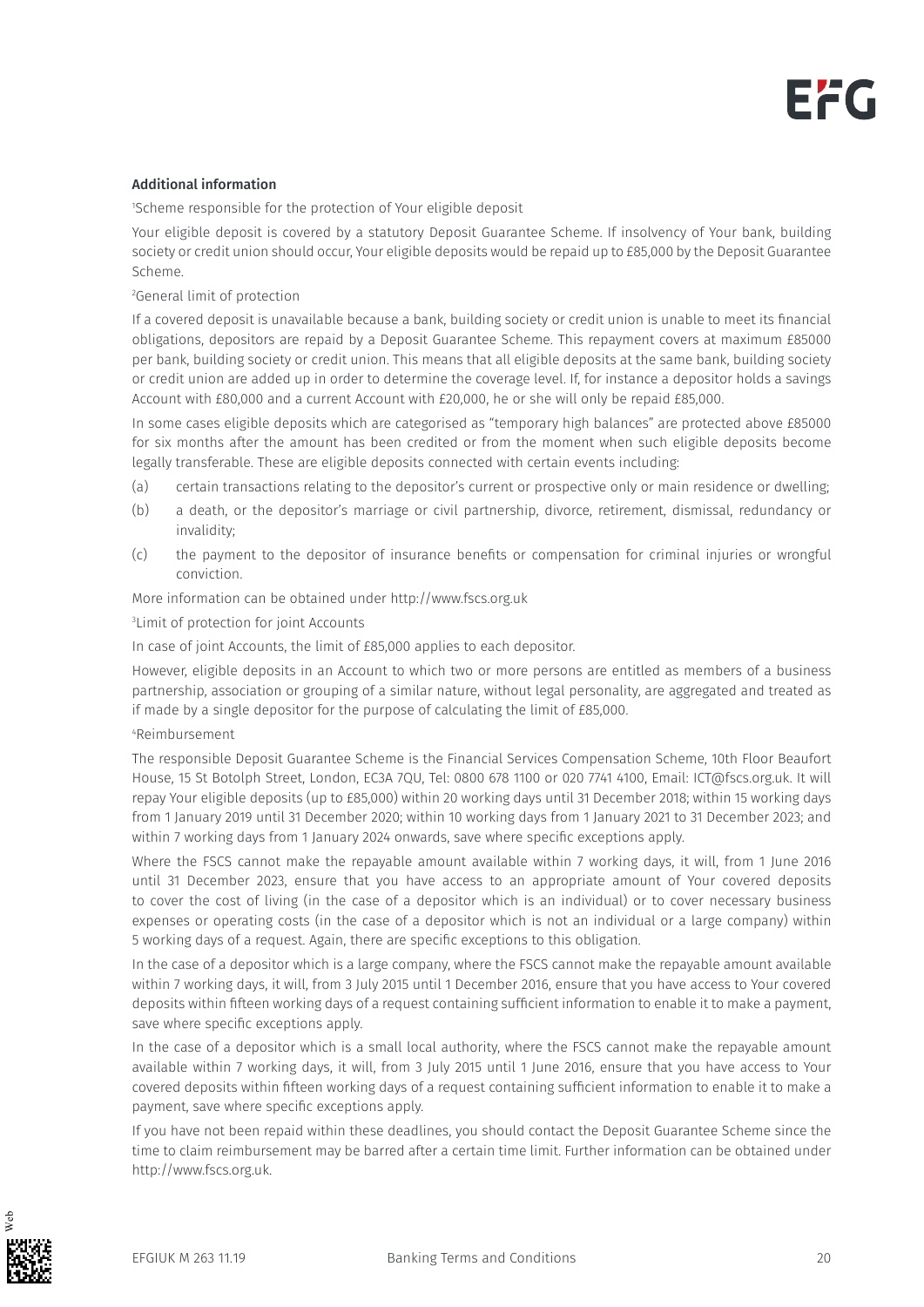#### Other important information

In general, all retail depositors and businesses are covered by Deposit Guarantee Schemes. Exceptions for certain deposits are stated on the website of the responsible Deposit Guarantee Scheme. Your bank, building society or credit union will also inform you of any exclusions from protection which may apply. If deposits are eligible, the bank, building society or credit union shall also confirm this on the statement of Account.

#### Financial Services Compensation Scheme Exclusions List

A deposit is excluded from protection if:

- (1) The holder and any beneficial owner of the deposit have never been identified in accordance with money laundering requirements. For further information, contact Your bank, bank building society or credit union.
- (2) The deposit arises out of transactions in connection with which there has been a criminal conviction for money laundering.
- (3) It is a deposit made by a depositor which is one of the following:
	- credit institution
	- financial institution
	- investment firm
	- insurance undertaking
	- reinsurance undertaking
	- collective investment undertaking
	- pension or retirement fund<sup>1</sup>
	- public authority, other than a small local authority

#### The following are deposits, categories of deposits or other instruments which will no longer be protected from 3 July 2015:

- deposits of a credit union to which the credit union itself is entitled
- $\cdot$  deposits which can only be proven by a financial instrument $^2$  unless it is a savings product which is evidenced by a certificate of deposit made out to a named person and which exists in a Member State on 2 July 2014
- deposits of a collective investment scheme which qualifies as a small company<sup>3</sup>
- deposits of an overseas financial services institution which qualifies as a small company<sup>4</sup>
- $\cdot$  deposits of certain regulated firms (investment firms,  $5$ insurance undertakings and reinsurance undertakings)which qualify as a small business or a small company category. – refer to the FSCS for further information on this category

#### For further information about exclusions, refer to the FSCS website at www.FSCS.org.uk

1 Deposits by personal pension schemes, stakeholder pension schemes and occupational pension schemes of micro, small and medium-sized enterprises are not excluded

2 Listed in Section C of Annex 1 of Directive 2014/65/EU

3 Under the Companies Act 1985 or Companies Act 2006

4 See footnote 3

5 See footnote 3